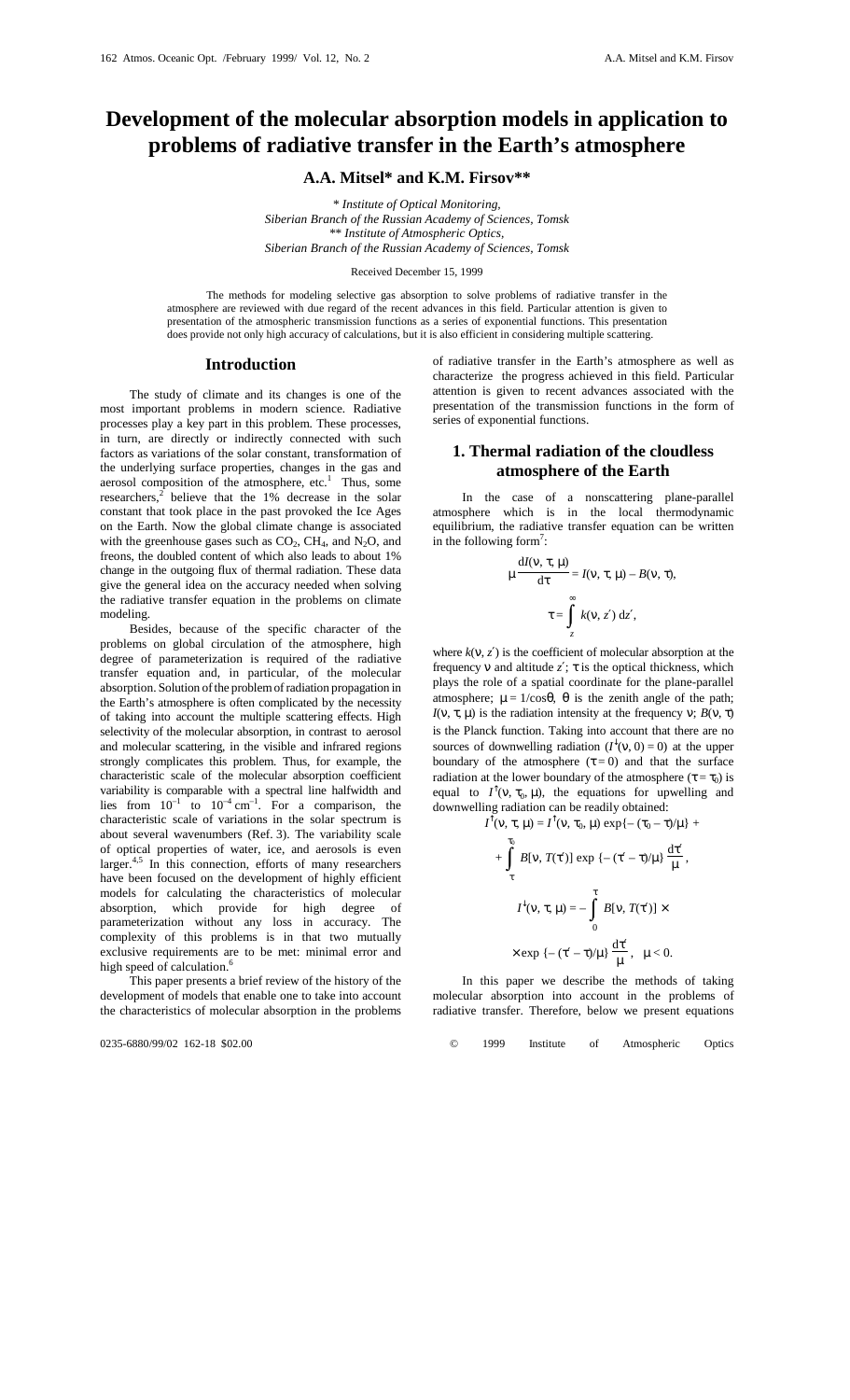only for upwelling radiation, since the functional dependence of the downwelling radiation on the characteristics of molecular absorption is similar. The upwelling flux of monochromatic radiation can be calculated by the equation

$$
F^{\uparrow}(v, \tau, \mu) = \int_{\Omega^+} \mu I^{\uparrow}(v, \tau, \mu) d\Omega =
$$
  

$$
= \int_{0}^{2\pi} d\varphi \int_{0}^{1} d\mu \mu I^{\uparrow}(v, \tau, \mu).
$$
 (1)

The integral is taken over the lower hemisphere  $(\Omega^{-})$  for the downwelling flux and over the upper hemisphere  $(\Omega^+)$  for the upwelling flux.

If the Earth's surface is considered as a black body, then

$$
I^{\uparrow}(\mathsf{v},\,\tau_0,\,\mu)=B(\mathsf{v},\,T_0),
$$

where  $T_0$  is the surface temperature.

Using the integral exponential functions, we can obtain the following equation for the spectral flux:

$$
F^{\top}(\mathbf{v}, \tau) = 2\pi B[\mathbf{v}, T(\tau_0)] E_3(\tau_0 - \tau) +
$$
  
+ 2\pi  $\int_{\tau}^{\tau_0} B[\mathbf{v}, T(\tau')] E_2(\tau' - \tau) d\tau'.$  (2)

To estimate the net upwelling flux, Eq. (2) should be integrated over frequency. This is rather a complicated problem even with the use of modern computers, because the number of spectral lines stored in the current spectroscopic databases such as HITRAN–96 (Ref. 8) and GEISA-97 (Ref. 9) is about  $10^6$ . To reduce the computations, the transmission function in the spectral interval ∆ν with the center at ν is introduced. Since the optical thickness τ is frequency-dependent, either altitude *z* or pressure *p* should be used as an argument of the transmission function:

$$
T_{\nu}(z_1, z_2, \mu) = \frac{1}{\Delta \nu} \int_{\Delta \nu} \exp \left\{-\frac{1}{\mu} \tau(z_1, z_2, \nu)\right\} d\nu.
$$
 (3)

The width of the interval  $\Delta v$  is chosen narrow enough for the Planck function to be considered constant within it, while being sufficiently wide to include quite a large number of absorption lines.

By analogy with the transmission function, the diffuse transmission function is introduced in the following form:

$$
T_{\nu}^{f}(z_1, z_2) = \frac{1}{\Delta \nu} \int_{\Delta \nu} E_3[\tau(z_1, z_2, \nu)] \, d\nu.
$$
 (4)

The diffuse approximation

$$
2E_3(\tau) = \exp\left\{-\frac{1}{\mu_0}\,\tau\right\},\,
$$

where  $1/\mu_0 = 1.66$ , is often used. In most practical applications this approximation is fulfilled sufficiently accurate.

Figure 1 illustrates the quality of this approximation. The validity of the diffuse approximation was thoroughly studied in Ref. 10, and it was shown that the highest errors are characteristic of only the lower troposphere for the downwelling flux, and their magnitude does not exceed  $1 \text{ W/m}^2$ .



**Fig. 1.** Diffuse approximation for the transmission functions:  $T^{f}(\tau)$ (curve *1*) and *T*(τ, μ<sub>0</sub>) (curve 2);  $\Delta T = T^f(\tau) - T(\tau, \mu_0)$ .

Using diffuse approximation, one can obtain the following equations for the integral fluxes $^{7,11}$ :

$$
F^{\uparrow}(z) = \pi \int_{0}^{\infty} B[v, T(\tau_0)] T_v(z_0, z, \mu_0) dv +
$$
  
+ 
$$
\pi \int_{z_0}^{z} dz' \int_{0}^{\infty} dv B[v, T(z')] \frac{dT_v(z', z, \mu_0)}{dz'},
$$
  

$$
F^{\downarrow}(z) = -\pi \int_{z}^{z_{\infty}} dz' \int_{0}^{\infty} dv B[v, T(z')] \frac{dT_v(z, z', \mu_0)}{dz'}.
$$

It should be noted that the use of the models that are based on the representation of the transmission functions as a series of exponential functions does not require the diffuse approximation to be used. This follows from the equation

$$
T_{\nu}^{f}(z_{1}, z_{2}) = \int_{1}^{\infty} \mu d\mu \frac{1}{\Delta \nu} \int_{\Delta \nu} \exp \left\{-\frac{1}{\mu} \tau(\nu, z_{1}, z_{2})\right\} d\nu =
$$
  

$$
= \int_{1}^{\infty} \mu d\mu \sum_{i=1}^{N} C_{i} \exp \left\{-\frac{1}{\mu} \tau_{i}(z_{1}, z_{2})\right\} =
$$
  

$$
= \sum_{i=1}^{N} C_{i} E_{3}[\tau_{i}(z_{1}, z_{2})].
$$
 (5)

The above equations indicate that the main characteristic of the thermal radiation is the transmission function of the atmospheric layer along a given zenith direction (4). Given the transmission function of the gas mixture, it is easy to calculate the intensity and fluxes of thermal radiation. The transmission function should also be known to calculate the short-wave radiation in the spectral regions occupied by the absorption bands of the atmospheric gases.

Depending on the problem of atmospheric optics to be solved, the transmission functions should be known with a high or low spectral resolution. Thus, to interpret the data of the new-generation spaceborne devices used for atmospheric sounding, the radiative characteristics should be known with a high spectral resolution ( $\Delta v \approx 0.002$  –  $0.1 \text{ cm}^{-1}$ ) corresponding to the resolution of spectral devices installed on board a satellite. For calculation of the outgoing radiation with high spectral resolution, the direct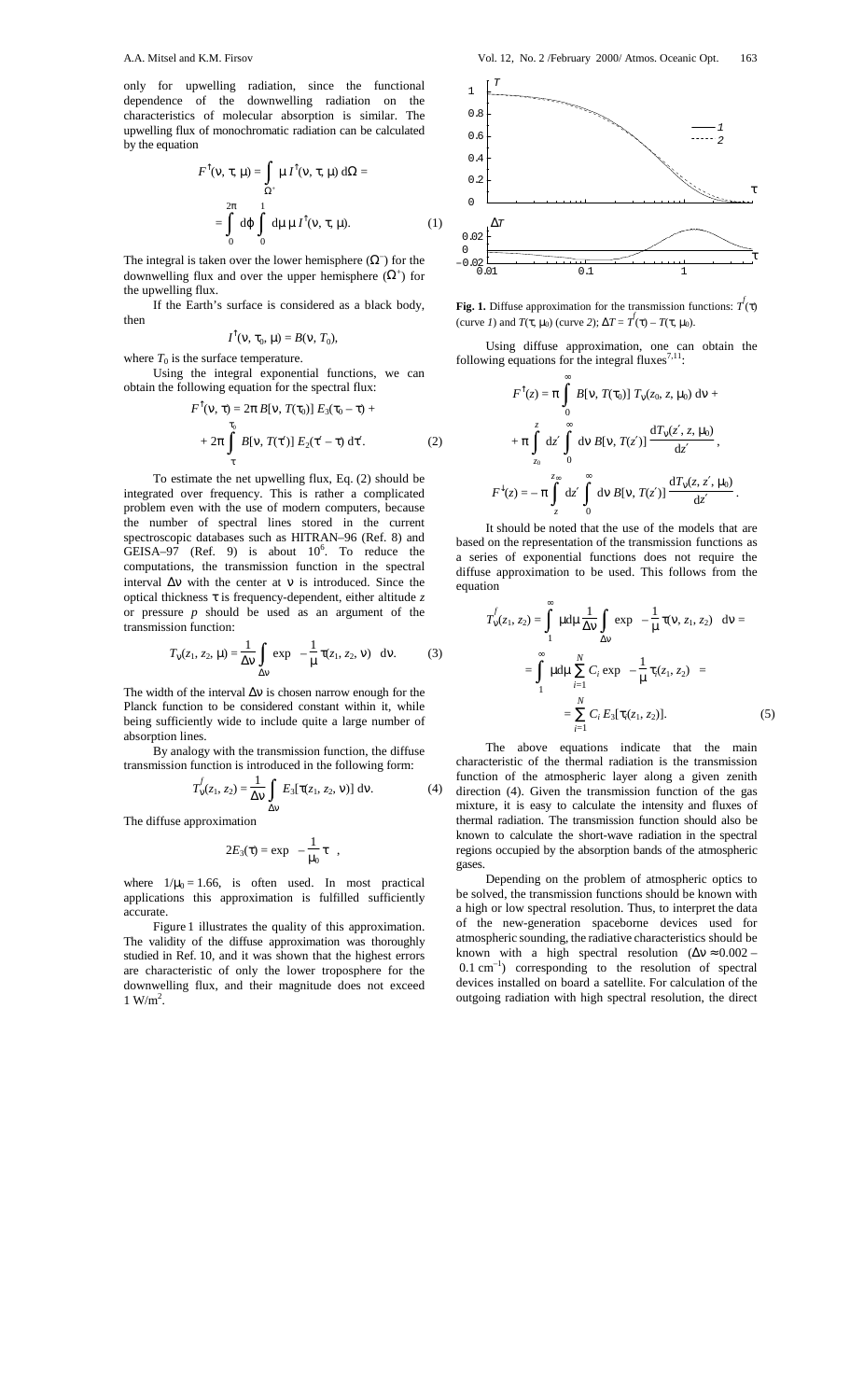method (sometimes called a benchmark in the literature) is used.

For solution of radiative and climate problems it is not needed to know the fine structure of absorption spectra, since only integral radiative characteristics are of interest. Therefore, the spectral resolution needed for solution of these problems is usually determined by the absorption line width and can be about  $100 \text{ cm}^{-1}$ .

Now three groups of methods are extensively used for calculation of the transmission functions with the medium and low spectral resolution. These are the empirical methods, methods based on the absorption band models, and the method of direct line-by-line calculation. The methods from first two groups were developed in the pre-laser epoch. They are parametric: parameters in these methods are determined by fitting to laboratory data or data obtained by direct line-by-line calculations. These methods are used for calculation of extinction of a broad-band radiation in the atmosphere. The empirical methods formed a basis for the corresponding computational techniques, known as the SOI (State Optical Institute) technique,<sup>12-14</sup> SIAO (State Institute of Applied Optics) technique,  $^{15-17}$  LOWTRAN,  $^{18-20}$  and the MGO (Main Geophysical Observatory) technique.<sup>21</sup> Based on the model representation of the absorption bands, the combined technique for calculation of the transmission functions was developed. $^{22}$  The general for the developed techniques restriction in calculating the transmission function is the fixed spectral resolution.

With the development of modern computers, the lineby-line (LBL) method has become more common in use. This method is exact in its idea; it takes into account the contribution coming to absorption from each line. This methods has no limitations associated with the spectral resolution, and theoretically it allows the absorption function to be calculated for any spectral interval. In actual practice, however, as the spectral interval increases the computer time also increases. This happens, on one hand, because of the increasing number of lines to be taken into account and, on the other hand, this is caused by the increasing interval of integration. Therefore, the use of the line-by-line method in bulky computations for wide spectral intervals is not appropriate. This method provides a benchmark for testing various models. Nevertheless, even benchmark calculations face certain technical difficulties. That is why a number of recent papers $23-29$  have been devoted to optimization of this method. Recent advances in the development of the effective models for calculating the transmittance with a low spectral resolution by use of series of exponential functions have been discussed in Refs. 30– 42.

It is also worth noting the development of the socalled fast methods of calculation of the broadband absorption functions.43–51 These methods are based on the use of absorption band models with the parameters found from calculation rather than from the fit to laboratory data.

The approximate models used for calculating thermal radiation fluxes can be conditionally subdivided into two groups: narrow-band models and broad-band models.<sup>6</sup>

In the narrow-band models, the entire spectral interval is divided into subintervals, within which the Planck function is assumed constant. In this case only the transmission function is integrated over the spectrum. For this case three approaches to determination of the transmission function can be used. The first one uses transmission functions described by analytical models with the parameters obtained by either calculation or fit to laboratory or LBL data.

In the second approach Laplace transformation is used. It allows the fast-oscillating function of the integrand to be replaced by a smooth monotonic function. As a result, the transmittance can be presented in the form of a short series of exponential functions. The advantage of this approach is the possibility of including molecular absorption into the scheme of multiple scattering calculations.

The third approach relies on the use of empirical functions similar to those used in the LOWTRAN model. The comparison with the LBL results showed that the narrow-band models give good results for  $CO<sub>2</sub>$  and  $H<sub>2</sub>O$  at the interval width from 5 to 20 cm<sup>-1</sup>. However, for  $\Delta v$  less than  $5 \text{ cm}^{-1}$  or greater than  $100 \text{ cm}^{-1}$  the models can give large errors.

The broadband models of transmission are based on measurements, LBL calculations, or narrow-band models. In these models spectral averaging is conducted over wide intervals or even over the entire spectrum. One example is the model in which the integral emissivity is used instead of the transmission functions.<sup>6</sup> This model is widely used in climate studies. It was shown to describe well the 15-µm system of  $CO<sub>2</sub>$  bands. The main difficulty in the use of this model arises when considering overlapping bands of other gases or inhomogeneous paths.

Let us briefly characterize the narrow-band models of the transmittance.

# **2. Theoretical models of absorption spectra**

Theoretical models are based on an idealized presentation of the absorption bands in the form of various models allowing their analytical description. These models are parametric; they have from two to four parameters, which are determined from the experimental data or calculated by the line-by-line method at different values of the thermodynamic parameters of the medium. The detailed description of the spectral models can be found in Refs. 22, 53, 54, and 55–60. Here we briefly describe only the principal results.

The following models have gained wide acceptance: (1) model of an isolated line, (2) Elsasser regular model of equidistant lines with the same intensity and halfwidth, (3) Plass statistical model (lines of equal intensity), (4) Goody statistical model (exponential distribution of intensities), and (5) Malkmus statistical model (modified exponential distribution of intensities).<sup>59</sup> The above-listed models are described below in Table 1.

The different models of the absorption function are shown in Fig. 2. Intercomparison among the models shows that they give different values of absorption with the given parameters  $\beta$  and  $\delta$ , and the discrepancy increases with increasing  $\tilde{o}$  (at small  $\tilde{o}$  all the models give almost the same value of absorption). It is clear from Fig. 2 that for any *õ* and  $\beta$  the inequality  $A_{\text{El}} > A_{\text{Pl}} > A_G$  takes place, where El, Pl, and G denote respectively, the Elsasser, Plass, and Goody models.

As to the variability range of  $A_{\rm SI}$  and  $A_{\rm M}$ , one can see that at small  $\beta$  the inequality  $A_{El} > A_{Sl} > A_{Pl} > A_M$  takes place, whereas for large  $β A_{SI} < A_M < A_G$ .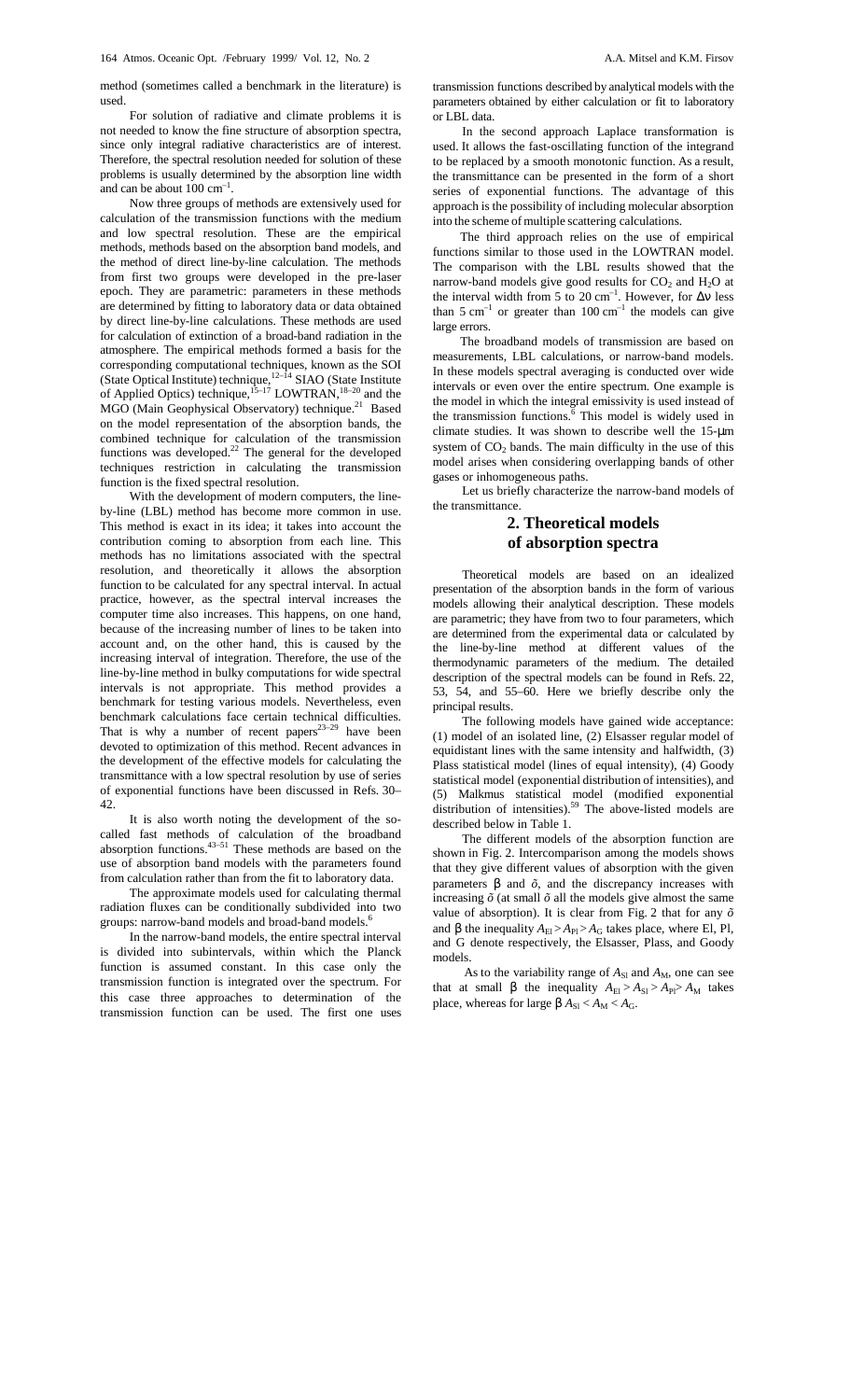All these models use the absorbing mass *W* as the input information. It follows herefrom that all the considered models are two-parameter models with the parameters like *S*/2πγ and β = 2πγ/*d*.

The models described above were constructed on the basis of the Lorentz shape of an absorption line. Then the models were generalized for the Doppler and Voigt shapes.<sup>43,59</sup>

In simulating the transmittance of a gas mixture, the so-called product rule

$$
T_{\Sigma} = T_1 T_2 \tag{6}
$$

is used, where  $T_i$  is the transmittance due to the absorption by the *i*th gas.

|                                                                                                                                                                                                                                                                                                                                  | Approximations           |                                                                                                     |                                                                    |
|----------------------------------------------------------------------------------------------------------------------------------------------------------------------------------------------------------------------------------------------------------------------------------------------------------------------------------|--------------------------|-----------------------------------------------------------------------------------------------------|--------------------------------------------------------------------|
| Principal equation                                                                                                                                                                                                                                                                                                               | Weak line                | Strong line                                                                                         | Non-overlapping line                                               |
| Model of isolated line<br>$A_{\text{SI}} = \frac{1}{\pi} \int_{0}^{\infty} \left[ 1 - \exp \left( -2 \frac{x \beta^2}{t^2 + \beta^2} \right) \right] dt;$<br>$\beta = 2\pi \gamma/\Delta v$ ; $x = SW/2\pi \gamma$                                                                                                               | $A = \beta x$            | $A = \sqrt{\pi} z [1 - \hat{O}(z)] + (1 - e^{-z^2});$<br>$z=\frac{2}{\pi}\sqrt{\frac{\beta^2x}{2}}$ | $A = \beta L(x)$                                                   |
| Elsasser regular model<br>$A_{\lambda 1} = \frac{1}{\pi} \int \left[ 1 - \exp \left( -\beta x \frac{\sinh \beta}{\cosh \beta - \cos t} \right) \right] dt;$<br>$\beta = 2\pi y/d$ ; $x = SW/2\pi y$                                                                                                                              | $A = 1 - \exp(-\beta x)$ | $A = \hat{O}\left(\sqrt{\frac{\beta^2 x}{2}}\right)$                                                | $A = \beta L(x)$                                                   |
| Plass statistical model<br>$A_{\text{DI}} = 1 - \exp[-\beta L(x)];$<br>$\beta = 2\pi \gamma/d$ ; $x = SW/2\pi \gamma$                                                                                                                                                                                                            | $A = 1 - \exp(-\beta x)$ | $A = 1 - \exp\left(-\frac{2}{\pi}\sqrt{\frac{\beta^2 x}{2}}\right)$                                 | $A = \beta L(x)$                                                   |
| Goody statistical model<br>$A_{\rm G} = 1 - \exp\left[-\frac{\beta x}{\sqrt{1+2x}}\right];$<br>$\beta = 2\pi \gamma/d$ ; $x = SW/2\pi \gamma$                                                                                                                                                                                    | $A = 1 - \exp(-\beta x)$ | $A = 1 - \exp\left(-\sqrt{\frac{\beta^2 x}{2}}\right)$                                              | $A = \frac{\beta x}{\sqrt{1+2x}}$                                  |
| Malkmus statistical model<br>$A_M = 1 - \exp\left\{-\frac{\sqrt{R+1}}{\sqrt{R-1}}\frac{\beta}{\pi}\right\}$<br>$\times \left\{\sqrt{1+2\pi x \frac{\sqrt{R}}{\sqrt{R}+1}}-\sqrt{1+2\pi x \frac{1}{\sqrt{R}+1}}\right\}$<br>At $R \ge 1$ $A_M = 1 - \exp \left\{ \frac{\beta}{\pi} \left[ \sqrt{1 + 2\pi x} - 1 \right] \right\}$ | $A = 1 - \exp(-\beta x)$ | $A = 1 - \exp\left[-\frac{2}{\sqrt{\pi}}\sqrt{\frac{\beta^2 x}{2}}\right]$                          | $A = \frac{\beta}{\pi} \times$<br>$\times (\sqrt{1 + 2\pi x} - 1)$ |
| Equation (6) becomes evident from the following                                                                                                                                                                                                                                                                                  |                          |                                                                                                     |                                                                    |

**Table 1. Main absorption models and their approximations**

Equation (6) becomes evident from the following physical reasoning. Assume that a given spectral interval ∆ν involves absorption bands of two gases. Considering the bands as random objects, we can put forward the idea of correlation between them. If the bands do not correlate, then the mean transmittance of the gas mixture is equal to the product of the mean transmittances of each gas. Mathematically, this can be described in the following way. Let us introduce the density of joint distribution of the line positions  $v_{1i}$  and  $v_{2i}$  of the first and second gases –  $P(\mathbf{v}_{1i}, \mathbf{v}_{2i})$ . Then the mean transmittance of the gas mixture is

$$
\tilde{O}_{\Sigma} = \int_{\Delta V} D(v_{1i}, v_{2i}) \; \dot{O}_1(v_{1i}) \; \dot{O}_2(v_{2i}) \; \mathrm{d}v_{1i} \; \mathrm{d}v_{2i}. \tag{7}
$$

If the spectra of two gases do not correlate, then  $P(\mathbf{v}_{1i}, \mathbf{v}_{2i}) = P(\mathbf{v}_{1i}) P(\mathbf{v}_{2i})$  and Eq. (6) follows directly from Eq. (7).

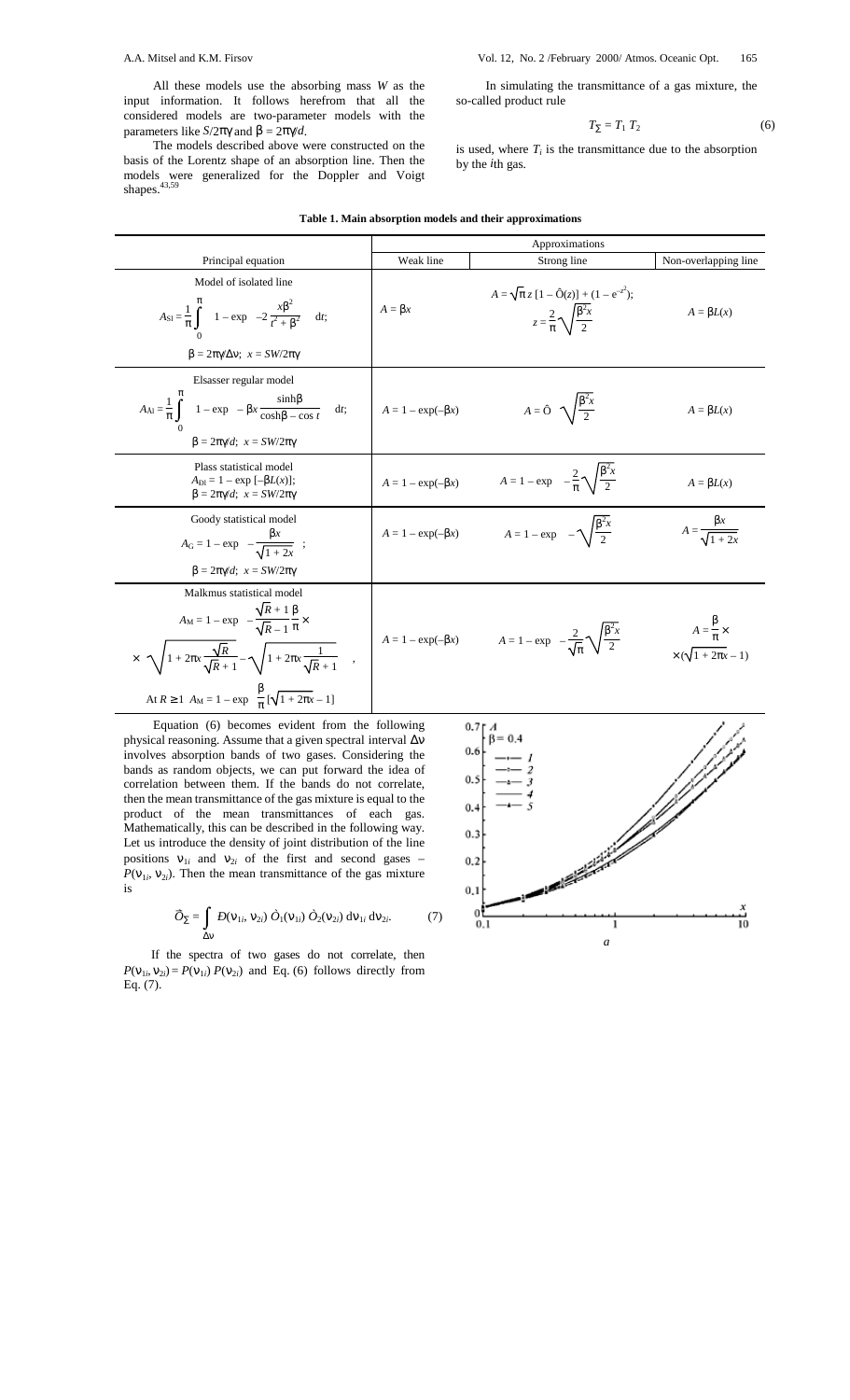

**Fig. 2.** Absorption functions calculated by different models: Elsasser model (*1*), model of isolated line (*2*), Plass model (*3*), Goody model (4), Malkmus model (5);  $\beta = 0.4$  (*a*) and 3 (*b*).

The product rule (6) was studied experimentally in Refs. 61–63 and the following conclusions were drawn. The error of this approximation is low under the following conditions: (a) the interval  $\Delta v$  is wide enough to involve at least several lines of each gas; (b) line positions of two gases are random and not related by some functional dependence; (c) the partial pressure of the buffer gas is much higher than the partial pressure of absorbing gases.

It was found<sup>6</sup> that the error of approximation  $(6)$  is random with possible deviations toward both lower and higher values. The experience shows that application of narrow-band transmission functions with the subsequent spectral averaging minimizes this error.

The models described above can be applied to solution of the problems in optical radiation transfer along homogeneous paths in the case that temperature, pressure, and concentration of absorbing gases are constant along the path. As known, in the real atmosphere these parameters vary with altitude. The analytical methods can accurately take into account variations of meteorological parameters along the beam path only in the ideal case, if the absorption line intensities and halfwidths, as well as the relative content of an absorbing gas are coordinate independent. However, such a situation does not exit in the real atmosphere. That is why approximate methods are used for calculating the transmittance of the inhomogeneous atmosphere. The idea of the approximate methods is to reduce case of an inhomogeneous optical path to the corresponding problem for a homogeneous optical path. For this purpose either the method of reduced absorbing mass or the method of weighted mean pressure are usually used.<sup>22,54, 64–66</sup>

# **3. Combined technique for calculating transmittance**

The combined technique for calculating transmission functions $^{22}$  was developed on the basis of the models of absorption spectra. This technique employs three models, namely, the Elsasser model, Plass statistical model, and Goody statistical model. Besides the principal equations given in the table, the combined technique uses the following approximations: Goody approximation of a strong line  $(x = SW/2\pi y \gg 1)$ , empirical model (for CO<sub>2</sub> in

some spectral intervals), Elsasser approximation of a strong line, and others. The parameters of the models were determined, as a rule, from laboratory measurements of the transmission functions for different content of absorbing gases and different temperatures. In some cases the parameters were determined by fitting the calculated data.

## **4. Empirical methods for calculating transmission functions**

Among the empirical methods, the LOWTRAN method developed in Cambridge for calculating atmospheric absorption has gained the widest acceptance.<sup>18-20</sup> This method allows calculation of the transmission function with resolution of 20  $\text{cm}^{-1}$  to be made in the spectral region from  $0.25$  to  $25.0 \mu m$ . The transmittance is described by some function

$$
T = f(C(v) \cdot W),
$$

where *W* is the equivalent absorbing mass,

$$
W = \int \rho(z) \left[ \frac{P(z)}{P_0} \left( \frac{T_0}{T(z)} \right)^{0.5} \right]^n dz;
$$

 $C(v)$  is the empirical coefficient depending on the frequency ν. The values of the parameters *n* and *C*(ν) and the form of the function *f* were determined by fitting laboratory data. First this method was realized in the form of nomograms.18 Its further evolution was connected with the development of the corresponding software. The last version of this software is LOWTRAN 7.

*The SOI (State Optical Institute) method* is a threeparameter method. The transmittance by the SOI method is calculated as  $12-14$ :

$$
T(\lambda) = \exp\{-\beta_{\lambda}(W)^{m_{\lambda}}\}, \ W = \int \rho(z) \left[\frac{P(z)}{P_0}\right]^{n_{\lambda}} dz,
$$

where  $\rho(z)$  is the absorbing gas concentration, in cm⋅km<sup>-1</sup>; *P*(*z*) is the air pressure, in atm;  $β<sub>λ</sub>$ ,  $m<sub>λ</sub>$ , and  $n<sub>λ</sub>$  are empirical parameters.

*The SIAO (State Institute of Applied Optics) method.* The transmittance is calculated by the equations<sup>15–1</sup>

$$
T(\lambda) = \exp\{-\beta_{\lambda} w^{m_{\lambda}} P^{n_{\lambda}}\}.
$$

Reference 17 gives the parameters  $\beta_{\lambda}$ ,  $m_{\lambda}$ , and  $n_{\lambda}$  for the spectral region from 1 to 14  $\mu$ m with the resolution  $\Delta\lambda$ equal to 0.026–0.1 µm.

*The MGO (Main Geophysical Observatory) method* in its idea is close to the above methods. The particular equations and numerical data can be found in Ref. 21.

All the above methods of calculating the atmospheric absorption have a common limitation that restricts their practicability. This limitation is associated with the spectral resolution. These methods can be used for calculating the transmission function with the resolution not exceeding that for which the parameters entering the equations were obtained.

In this connection, it is worth notingh the methods of rapid calculation, which employ the ideas of model representation of the absorption spectra. $43-51$  Spectral line parameters in these methods are determined from atlases of spectral lines. However, the accuracy of these methods should be checked for any particular spectral region and molecular species. In some cases, one has to refine of the parameters in order to obtain the needed accuracy.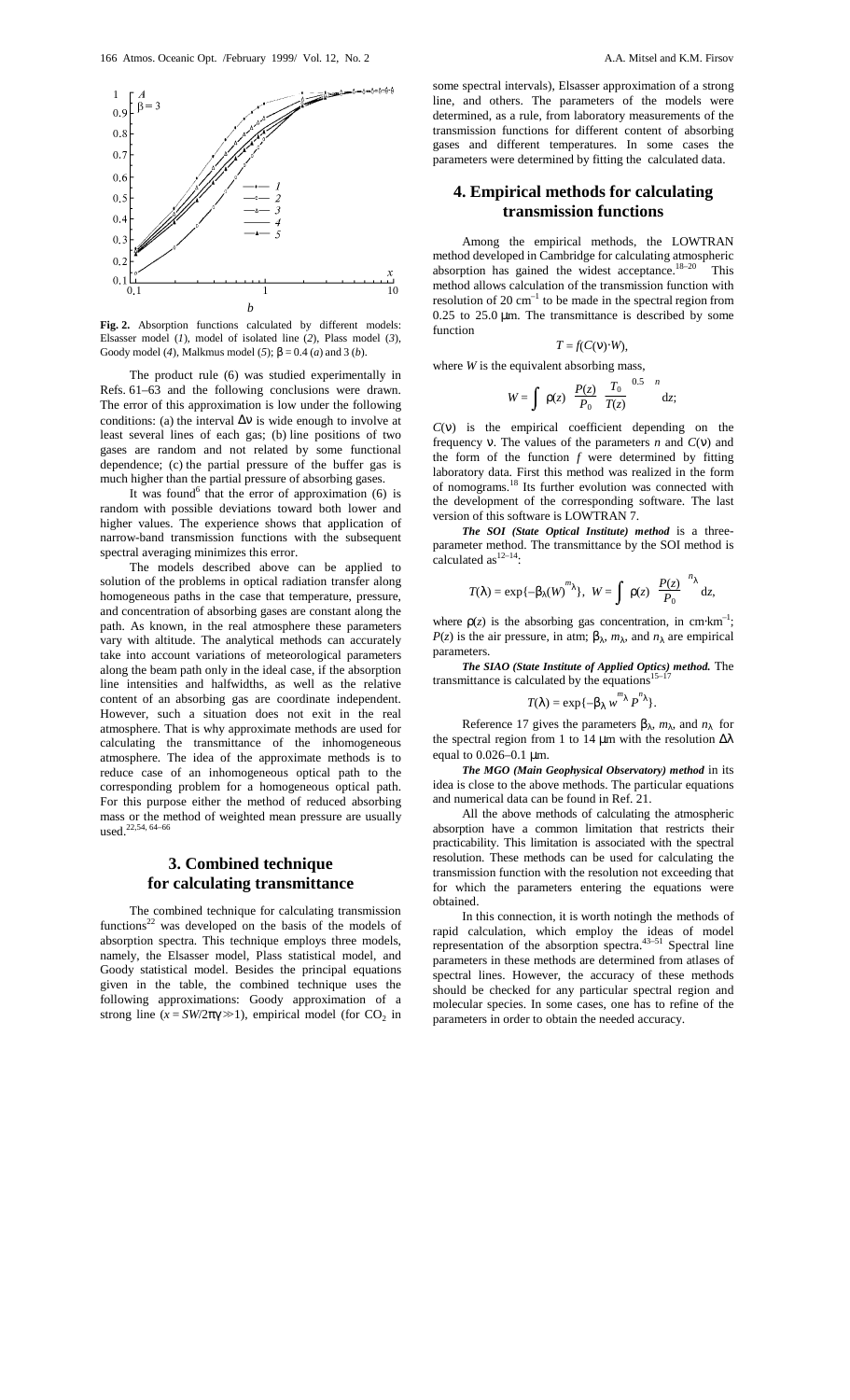## **5. Line-by-line method**

The line-by-line method of calculating characteristics of the absorption and radiation is a benchmark for verification of various approximate models of transmission. It is also used for direct simulation of radiative transfer in molecular absorbing media. The main idea of this method consists in exact allowance for contribution of each line from a given frequency region  $\Delta v$  to the total absorption. It has no limitations associated with the spectral resolution and allows one to calculate transmittance for monochromatic radiation. However, its operation takes a long computer time and therefore it is not used in climate modeling.

The low computational speed is caused by a giant number of spectral lines contributing to absorption. This number can achieve tens of thousand. Besides, the absorption coefficients is a rapidly varying function of the frequency ν. Therefore, for detailed description of the absorption spectrum, calculations should be performed with the frequency step comparable with the Doppler halfwidth of a spectral line  $(-0.0005 - 0.01 \text{ cm}^{-1})$  depending on the spectral region). That explains why a great number of  $p_{\text{apers}}^{23-29}$  have been devoted to the development of efficient line-by-line algorithms, although they started to be developed as in the 1960's as early (see Refs. 67–69).

#### **5.1. Optimization of the line-by-line method**

Various research groups try to shorten the time needed for transmittance computations using the line-byline method. The main direction of these studies are the following<sup>70</sup>: (1) selection of absorption lines, (2) optimization of the frequency grid, (3) reduction of an inhomogeneous path to a homogeneous one, (4) cutting of the absorption line contour, (5) separation of computation of the selective and continuum absorption, (6) separation of the frequency and altitude dependence of the optical thickness in line wings for an inhomogeneous path, (7) optimization of the algorithm for calculating the Voigt profile. Below we describe the optimization methods which allow most essential reduction of the time needed for computation of the molecular absorption characteristics.<sup>27-</sup> 29, 71–73

#### *Selection of absorption lines*

A given spectral region ∆ν can involve absorption lines of a particular gas that have different intensities. The variability range of the line intensities is rather wide, and the number of lines can be very large. In the case of overlapping bands of different gases, the number of lines can be several hundred thousand (for example, in the 500 –  $1300 \text{ cm}^{-1}$  region the number of lines of the first six gases included in HITRAN91 (Ref. 74) is about 120 thousand). However, due regard of different content of these gases in the atmosphere, shows that only several thousand lines actually contribute to the absorption. Therefore, it is rather natural to take into account only significant lines in transmittance calculations. Other lines are excluded from the consideration. For this purpose the effective criteria for line selection are needed.

The current algorithms for selection of absorption lines<sup>26,70,71</sup> can be divided into several groups. The simplest

algorithms reject the weakest lines with the intensity lower than some preset threshold value. More rigorous algorithms are based on evaluation of the absorption coefficients<sup>26</sup> or optical thickness.70,71 All these algorithms have one significant drawback: they are inefficient in application to the upper atmosphere. In Refs. 27 and 28 the two-stage selection algorithm was proposed, which makes it possible to overcome this difficulty. At the first step, weak lines whose contribution to absorption is below some preset value are excluded. The second step is the altitude selection, i.e., for every line the altitude is estimated, above which the contribution of this line can be neglected.

#### *Optimization of the frequency grid*

When calculating the integral transmittance, one has to calculate spectral transmittance (integrand function) on some frequency grid determined by the quadrature formula. As a rule, a uniform grid is used, which can provide a high accuracy of integral transmittance. In this case computer time is inversely proportional to the grid step.

In recent years the algorithms employing grids with a nonuniform adaptive step responding to the oscillating behavior of the integrand function are widely used.<sup>21,26,29,72,73</sup> Let us consider one of the most effective algorithms – multigrid method proposed in Ref. 29. In this method the nonuniform grid crowding together in the vicinity of line centers is replaced with a series of uniform grids (from seven to twelve grids), whose step increases by the rule  $h_l = h_0 2^l$ , where  $h_0$  is the step of the finest grid; *l* is the grid number. The value of  $\gamma$ <sub>V</sub>/4 is used as  $h_0$ , where  $\gamma$ <sub>V</sub> is the Voigt line halfwidth.

The absorption coefficient is calculated only at grid nodes. The grid number grows with distance off the line center. The values of the absorption coefficient between grid nodes are interpolated. The multigrid method provides for maximum reduction of the time needed for computation of the spectral transmittance without a loss in accuracy. Note that the multigrid method in its idea is close to the method used in the FASCOD algorithm.<sup>75</sup> In this algorithm, every line profile is split into three functions: "fast," "slow," and "very slow" ones. Then these functions are considered independently at three grids with the steps of *h*/4, *h*, and 4*h*.

The multigrid algorithm is two to three times more rapid than the similar one implemented in FASCOD and ten to twenty times more rapid than the algorithm implemented in the GENLN2.

#### *Reducing to a homogeneous path*

Computation of integral transmittance of an inhomogeneous path takes a most part of time. In this case, *N* altitude integrals should be calculated for every grid node. For the Lorentz profile these integrals have the form

$$
\tau(v, v_i) = \frac{1}{\pi \mu} \int_{z_1}^{z_2} \frac{S_i \gamma_i \rho dz}{(v - v_i)^2 + \gamma_i^2},
$$

where  $\tau(v, v_i)$  is the contribution of the *i*th line to the optical thickness at the frequency ν; *N* is the number of absorption lines. At the minimal step  $h_0 = \gamma_d/4$  in the 10-µm spectral region and with the use of eleven grids  $(l = 10)$  the number of nodes is about 90 in the interval of  $\Delta v = 1$  cm<sup>-1</sup> wide. The largest step in this case was ~ 0.25 cm<sup>-1</sup>. As the frequency interval  $\Delta v$  was increased up to 10 cm<sup>-1</sup>, the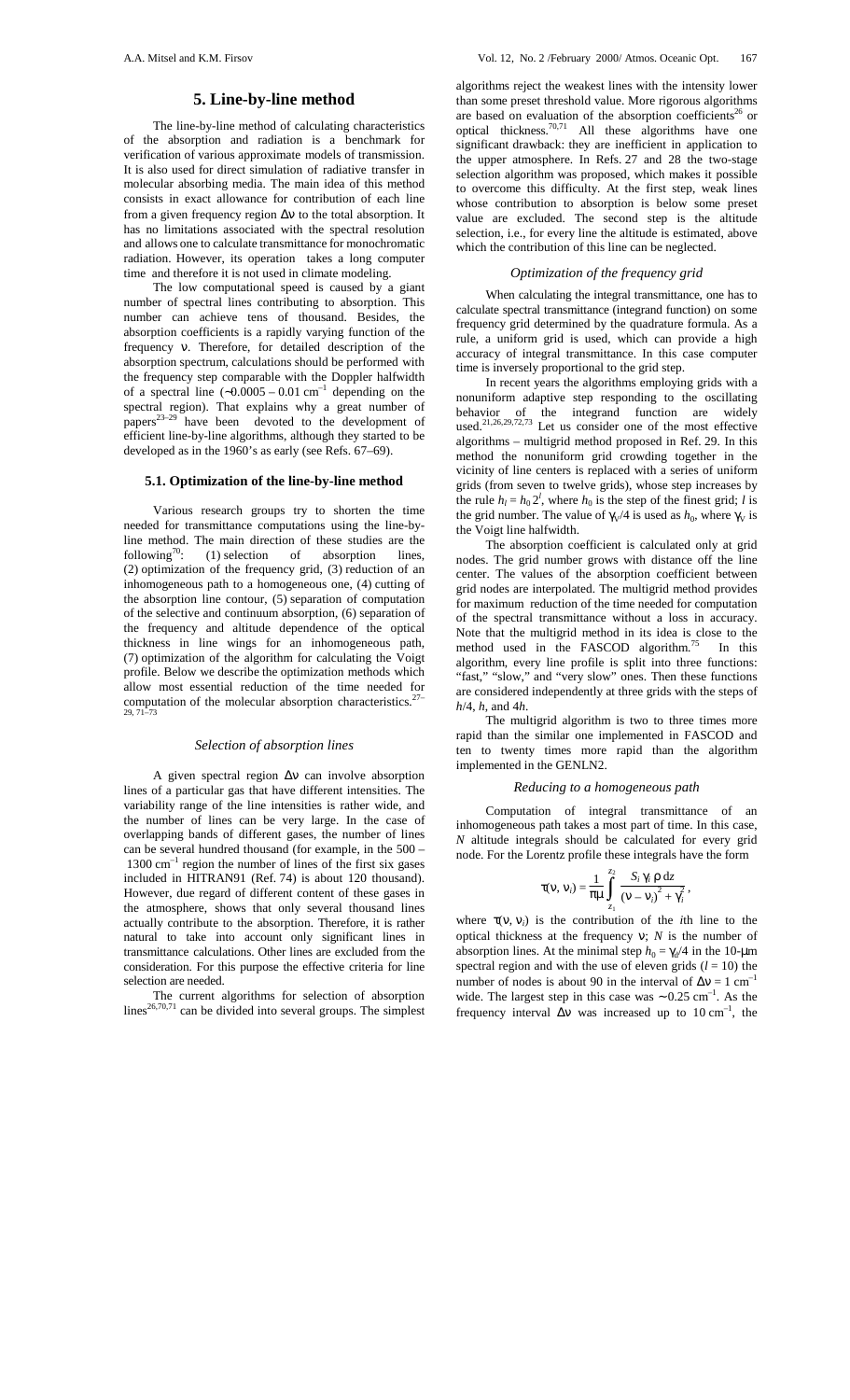number of nodes increased by 40 times. The number of altitude integrals in this case was about 130 *N*.

To decrease the computation time, the Curtis— Godson idea<sup>64,65</sup> is usually used. According to it, the inhomogeneous path is replaced by an equivalent homogeneous one. It is well known that two parameters appear in this case: the first parameter has the meaning of the absorbing mass *Wi*, and the second one has the meaning of the weighted mean pressure or the weighted mean

halfwidth  $\bar{\gamma}_i$ . The Curtis—Godson scheme was modified in Refs. 28 and 112 so that the computational accuracy was improved to 0.5%.

In conclusion, it should be noted that the use of line selection is most effective if one needs to conduct repeated calculations in a given spectral region and different atmospheric conditions, since in this case lines are selected only once and then they are repeatedly used in the transmittance calculations.

By combining the multigrid algorithm, the two-stage selection of absorption lines, and the newly developed method of reducing inhomogeneous paths to the homogeneous ones in a unified computation scheme, a new very efficient rapid algorithm has been developed for computing the transmittance of a gas medium. It allows the computation time to be reduced by two to three orders of magnitude with the mean loss in accuracy no more than 0.5%.

### **5.2. Influence of uncertainties in spectroscopic information on accuracy of the line-by-line calculations of thermal radiation**

The parameters of spectral lines in modern spectroscopic databases like HITRAN are known accurate to some error. This fact should be taken into account in simulations. Regardless of how accurate are the calculation methods we use, the errors in the spectroscopic parameters lead to uncertainties in the final results. For this reason one should consider how strong can be the influence of errors in spectroscopic parameters on the radiation characteristics.

Analysis made in Ref. 76 with  $CH<sub>4</sub>$  molecule taken as an example in the  $1000-1400$  cm<sup>-1</sup> region showed that errors in calculation of absorption coefficients can be rather high and achieve tens percent. However, the error in transmission function with a  $5 \text{ cm}^{-1}$  wide square-shaped instrumental function did not exceed 1% provided that uncertainties in the line intensities and halfwidths can be considered as random values with a zero mean. The error in radiative fluxes in this case does not exceed  $0.1 \text{ W/m}^2$ . Thus, already at the spectral resolution of  $5 \text{ cm}^{-1}$  the random errors in the spectral line parameters can be neglected.

The situation is quite different if there are systematic errors in the spectral line parameters. In Ref. 77 it was noted that 5–10% systematic errors in the spectral data for strong  $H_2O$  absorption bands gives the error in the downwelling fluxes of  $0.3$  to  $0.6$  W/m<sup>2</sup>. The total  $10\%$ systematic error in the selective absorption of  $CO<sub>2</sub>$ ,  $H<sub>2</sub>O$ , and  $O_3$  can give errors in the downwelling flux up to 1 W/m2 , what is less than 0.5% of the flux at the boundaries. Thus, the accuracy of spectroscopic data is sufficient for calculating the fluxes of thermal radiation accurate to within 0.5%, what corresponds to the capabilities of atmospheric experiments.

#### **6. Method of** *k***-distribution**

The method called *k*-distribution is now widely used. The general approach was formulated by Lebedev in 1936. However, in practice this method has been being used only from the 1970's for describing the absorption by atmospheric gases in numerical schemes for calculation of solar radiation in the multiple scattering approximation. The term "*k*-distribution" was introduced by Arking and Grossman in Ref. 78, in which the transmission function of a homogeneous path was presented in the following form:

$$
T(W) = \int_{0}^{\infty} f(k) \exp(-kW) \, dk,
$$
 (8)

and  $f(k)$  was interpreted as the distribution of the absorption coefficient probability. The reasoning used by Arking and Grossman was as follows. The function

$$
g(k) = \int_{0}^{k} f(k) \, \mathrm{d}k \tag{9}
$$

is monotonically increasing, and  $g(\infty) = 1$ , that is,  $g(k)$  can be treated as a distribution function, and *f*(*k*) can be considered as the distribution density. In Ref. 41 it was shown that this assumption is not fully justified. Nevertheless, the method of *k*-distribution has received rather wide use, and we also will use this terminology. The simplest interpretation of the method of *k*-distribution was given in Ref. 78, where it was proposed to divide the spectral interval ∆ν into *N* subintervals ∆ν*i* in width, so that the absorption coefficient  $k(v)$  within each subinterval is a smooth and monotonic function, and the derivative of this coefficient with respect to ν vanishes at the boundaries. Thus, for every interval we can construct the inverse function  $v_i = k^{-1}(v)$  and change the variables:

$$
T(W) = \frac{1}{v_2 - v_1} \sum_{i=1}^{N} \int_{\Delta v_i} \exp(-k(v) \, W) \, dv =
$$

$$
= \frac{1}{v_2 - v_1} \sum_{i=1}^{N} \int_{k_{i,\text{min}}}^{k_{i,\text{max}}} \exp(-kW) \left| \frac{dv_i(k)}{dk} \right| \, dk. \tag{10}
$$

In Ref. 30 the stepwise functions of the form<sup>79</sup>

$$
U_{+}(x) = \begin{cases} 0, & x \le 0 \\ 1, & x > 0. \end{cases}
$$

were used. This allowed the integration limits in Eq. (10) to be extended from zero to infinity and the function  $f(k)$  to be presented in the form

$$
f(k) = \sum_{i=1}^{N} f_i(k) = \frac{1}{\nu_2 - \nu_1} \sum_{i=1}^{N} \left| \frac{d\nu_i(k)}{dk} \right| \times
$$
  
 
$$
\times [U_{+}(k - k_{i,\text{min}}) - U_{+}(k - k_{i,\text{max}})]. \tag{11}
$$

The modulus in Eq. (11) arises for the equation to be universal for subintervals, where the function *k*(ν) can both increase and decrease. Because of this change Eq. (8) is used instead of Eq. (10).

From the formal point of view, this is quite correct. The integrand function has a limited number of breaks at the points where the derivative d*k*(ν)/dν is zero and, consequently, there is no contradiction in the existence of the integral in Riemann sense. However, a problem arises in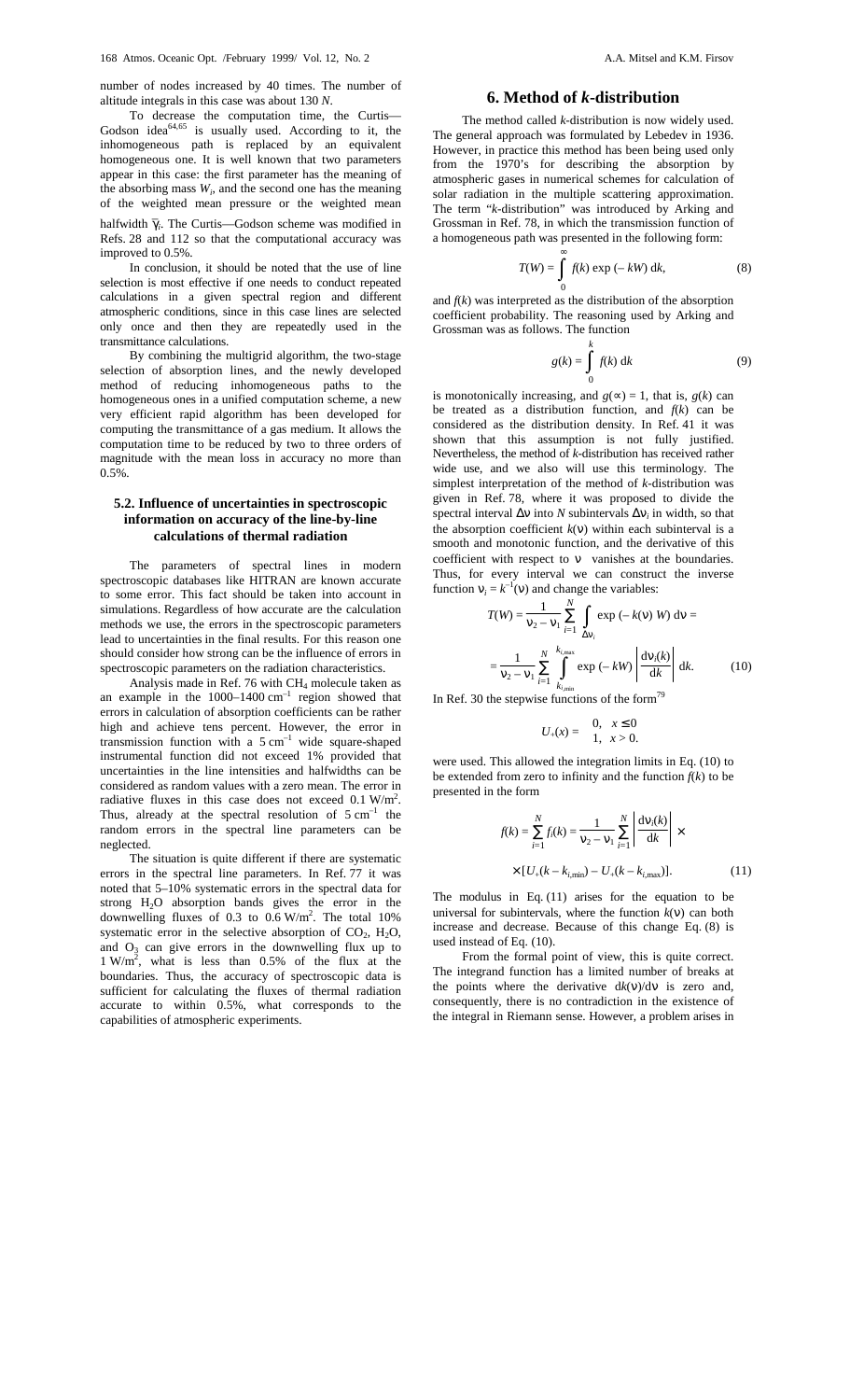numerical implementation of this scheme. This problem is connected with the fact that the integral in Eq. (8) becomes improper, and the number of break points is proportional to the number of spectral lines and can be rather large.

Figures 3 and 4 exemplify the spectral dependence of the molecular absorption coefficient and the typical view of the function  $f(k)$ . The finite values of the function  $f(k)$  at the break points are caused by the finite step of quantization when calculating the derivatives. At the first sight, it seems so that introduction of the function  $f(k)$  does not simplify the computational scheme, but even complicates it. That is why this method was initially applied only to the models of absorption bands, in which the obtained  $f(k)$  function was smooth with only two break points. Reference 78 describes the use of this method as applied to the model of an isolated line, Elsasser model, and Goody statistical model. In Ref. 30 this method was applied to the Malkmus statistical model, which then has gained wide acceptance until now. $31,32$ 



Fig. 3. Spectral dependence of the H<sub>2</sub>O molecular absorption coefficient; meteorological model of midlatitudinal summer; altitude  $h = 0$  km.



**Fig. 4.** Function  $f(k)$  calculated from the spectral dependence of the H2O absorption shown in Fig. 3.

In principle, the methods for calculating the integral of such a kind with the integrand function having singularities are developed rather well.<sup>80,81</sup> The integrand in such cases is presented as a product of two functions, one of which (singular) is declared to be the weighting function, while the other (smooth) is described by a power polynomial. The function  $f(k)$  can be considered as a weighting function, and the exponent can be presented in the form of an interpolation polynomial. As a result, we obtain a series of exponential functions instead of Eq. (8). To find the coefficients  $C_i$ , we have to calculate numerically the integrals of the following form:

$$
I_i = \int k^i f(k) \, \mathrm{d}k.
$$

It can be shown that

$$
I_i = \frac{1}{\Delta v} \int_{v_1}^{v_2} [k(v)]^i dv,
$$

and some of these integrals can be calculated analytically, for example

$$
I_0 = 1, I_1 \cong \frac{1}{\Delta v} \sum_{k=1}^N S_k,
$$

where *N* is the number of lines in the spectral interval  $\Delta v$ . Nevertheless, some integrals of the rapidly varying function *k*(ν) are to be calculated numerically. However, by this the task is not yet completed, since the next step is to construct a polynomial of the closest approximation to the exponential function with the variable *k* varying in a wide range. In principle, this problem is solvable for integral functions, 81 and the exponent belongs to this category. Nevertheless, the problem was not solved in such a form because of computational difficulties.

Further improvement of the method of *k*-functions is one more change of variables in the integral (8) in the form (9). This leads to the following equation<sup>32</sup>:

$$
T(W) = \int_{0}^{1} \exp(-k(g) W) dg,
$$

where  $k(g)$  is the function inverse to  $g(k)$ . This is possible since the function  $g(k)$  is monotonically decreasing. The typical view of  $k(g)$  is shown in Fig. 5. These calculations used the same data as those for Figs. 3 and 4. In Ref. 32 it was noted that  $k(g)$  can be easily obtained by sorting the absorption coefficients *k*(ν) calculated by the line-by-line method.

The Laplace transform allows the problem of parameterization of the transfer equation to be considered from a more general point of view. $33,41$  Equation (8) can be considered as a Laplace transform,<sup>30</sup> if  $T(W)$  is an analytic function in the half-plane  $\text{Re}W > s_0$  and vanishes at  $|W| \rightarrow \infty$  in any half-plane ReW  $\ge a > s_0$  uniformly with respect to arg *W*, and the integral *a*+*i*∞

⌡⌠ *a*–*i*∞  $T(W)$  dW converges absolutely. In this case  $T(W)$  is the

image of the function $82$ :

$$
f(k) = \frac{1}{2\pi i} = \int_{a - i\infty}^{a + i\infty} T(W) \exp \{kW\} dW.
$$

These conditions were proved to be met strictly only for the band models.<sup>30,33</sup> However, this does not reduce the general character of the conclusions. This approach is widely used for calculating the fluxes of thermal radiation thus providing, first, high accuracy comparable with that of the line-by-line method and, second, significantly shorter computation time.

One more advantage of this approach is that it allows the problem of parameterization of transmittance to be solved in a natural way by use of a series expansion over exponential functions.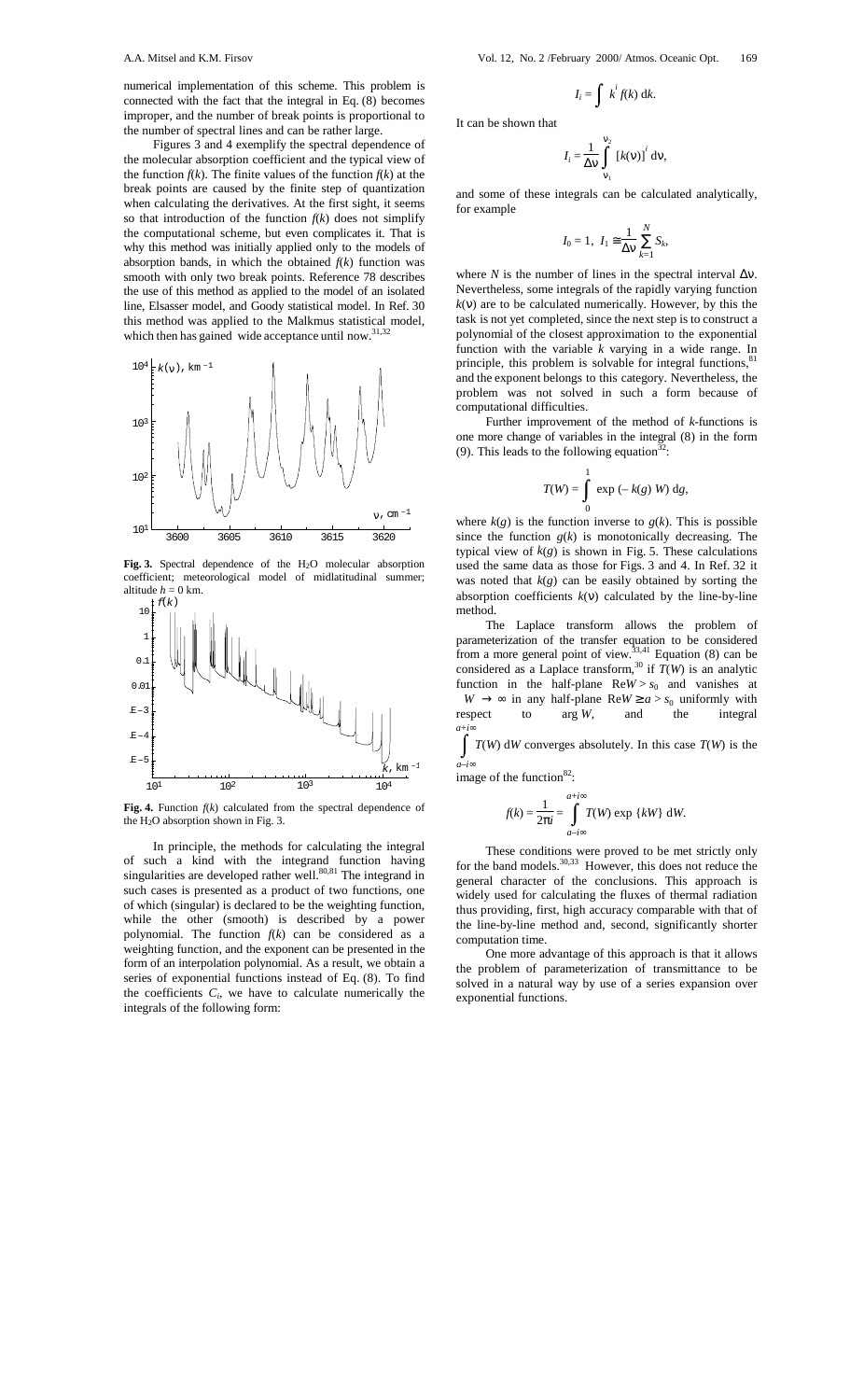

Fig. 5. H<sub>2</sub>O absorption coefficient in the space of cumulative frequencies. Conditions are the same as mentioned in Fig. 3.

# **7. Expansion of transmission functions into a series over exponential functions**

Presentation of transmission functions in the form of a series expansion over exponential functions has some advantages over the methods of models. These advantages are the following:

1. The series expansion over exponential functions allows the interaction of molecular absorption and scattering to be completely taken into account. They are most efficient when the transfer equation is solved by the Monte Carlo method, since in this case there is no need for use of the approximation of independent absorption and scattering processes. This statement will be explained below.

2. No one model can give an accuracy comparable with that given by this method. Thus, for example, Ref. 83 gives the scatter plots of the transmission functions calculated by the line-by-line method and different approximate methods. The maximum discrepancy is observed for the band method based on the fit of parameters to benchmark calculations, and the least discrepancy is observed for the method of series expansion over exponential functions, which is closest to the line-by-line method.

3. The multiplicative presentation of the transmission function is valid for exponents, as for the line-by-line method, but invalid for the method of models.

4. The parameters of the series over exponential functions can be readily and naturally calculated based on the line-by-line method. The parameters for the method of models are determined from more bulky model calculations of the transmission functions (see, for example, Ref. 84). The use of laboratory measurements to determine the parameters of the model of the transmission function is not always correct for calculating the radiation on atmospheric paths. Thus, for example, the radiative cooling rate calculated by the method of models can differ by two times from the highly accurate line-by-line calculations.<sup>8</sup>

## **7.1. Some mathematical aspects of the series expansion of transmission functions over the exponential functions**

The transmission function for the plane-parallel atmosphere can be written as

$$
T_{\rm v} = \frac{\int\limits_{\Delta V} G(v') \exp\left\{-\int\limits_{z_1}^{z_2} \sum\limits_j k_j(v, z) \rho_j(z) dz\right\} dv'}{\int\limits_{\Delta V} G(v') dv'}, \qquad (12)
$$

where  $k_i(v, z)$  is the absorption coefficient of the *j*th gas at the frequency v and altitude *z*;  $\rho_i(z)$  is the concentration of the *j*th gas;  $G(v')$  means either the instrumental function of a device or the function of an extraterrestrial source (for example, spectral intensity of the solar radiation). Atmospheric sources, in principle, can be taken into account as well, but then hard-to-solve problems arise in the parameterization.

By applying numerical methods for frequency integration of Eq. (12), we can readily obtain the series over exponential functions:

$$
T_{\mathbf{v}} = \sum_{n=1}^{N} C_n \exp \left\{ - \int_{z_1}^{z_2} \sum_{j} k_j(\mathbf{v}_n, z) \, \rho_j(z) \, \mathrm{d}z \right\} + R_N. \tag{13}
$$

However, the error of the quadrature formula  $R_N$  is small only if the series is long enough. To ensure the 1% accuracy required in calculating the transmission functions about several thousand terms are, as a rule, needed in the series, if the width of the spectral interval is several tens of wavenumbers  $(cm<sup>-1</sup>)$ .

The up-to-date methods of parameterization of the transmission function allows it to be presented in the form of the series (13) with the number of terms not exceeding 10 and the error not exceeding 1%, except for the cases of overlapping absorption bands of different gases, which should necessarily be taken into account. In this case the error of parameterization can increase a little. $34,77$  Such a serious reduction of the number of terms without significant loss in accuracy is possible if the Laplace transformation is applied to Eq. (12). Owing to this transformation, the rapidly oscillating integrand function can be replaced by a monotonic one. For details see Refs. 30, 33, 34, 41, and 77.

The further application of quadrature formulas gives a short series over exponential functions. The methods of numerical integration are well developed, and there are many modifications of the technique of parameterization of the transmission functions. Thus, for example, in Ref. 32 the method of rectangles with the adaptive step was used. The step was taken from some intuitive reasoning, what naturally cannot guarantee high accuracy of approximation especially if the series is short. A more rigorous approach was applied in Refs. 33, 36, 40, and 86, where the Chebyshev or Gauss quadratures were used. From the theory of numerical methods it follows that with the same number of terms in the series the Gauss quadrature gives higher accuracy than the Chebyshev quadratures does, since the former is accurate for integrand functions being polynomials of  $(2n - 1)$  power, whereas the later is accurate only for polynomials of *n* power. Nevertheless, application of Chebyshev quadratures can be sometimes justified, if the integrand function is given with a random error (the coefficients  $C_k$  are of the same value and, consequently, the random error is minimal $^{87}$ ).

Generally speaking, the problem on the possibility of using series expansion of the transmission function over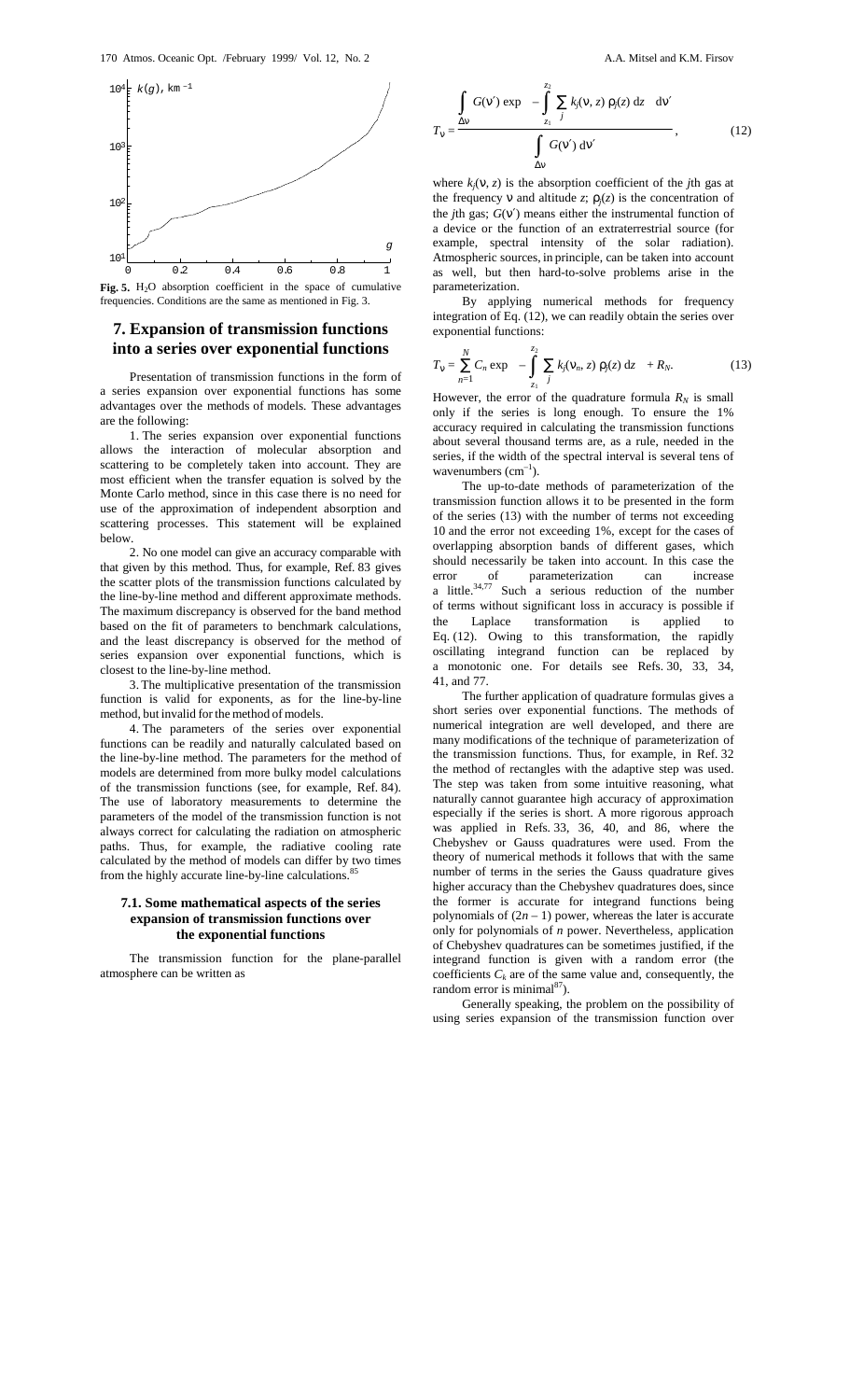exponential functions can be solved by considering the system of exponential functions. There are two aspects here. The first is whether such an expansion exists or not, and the second is whether or not it is possible to describe the transmission function by a short series.

It is well-known that not every function can be approximated by a series over exponential functions, for example, it is not the case with a constant.<sup>88</sup> Therefore, we should determine whether or not the transmission functions belong to the class of functions which can be described by the complete system of exponential functions. This problem can be solved if power-law functions  $({x^n}_i)_{i=1}^{\infty}$ , –  $1/2 < n_1 < n_2 < ...$ ), for which the Munts theorem exists,  $89$ are put in correspondence with the exponential functions.

The Munts theorem states that if the series 
$$
\sum_{i=1}^{\infty} n_i^{-1}
$$
 diverges,

the necessary and sufficient conditions of completeness of the system of power-law functions in the space  $C_2(0, 1)$  are fulfilled. The completeness of the system of functions guarantees fulfillment of the Parseval equality and convergence of the Fourier series. The system of exponential functions is definite in the space  $C_2(0, \infty)$ . The power-law functions can be put in correspondence with the exponential ones  $x^{n_i} \leftrightarrow \exp(-m_i y)$  if the spaces  $C_2(0, 1)$ and  $C_2(0, \infty)$  are isomorphic.<sup>90</sup> To do this, one needs that the norm  $||x^{n_i}||$  in the space  $C_2(0, 1)$  to be equal to the norm  $\|\exp(-m_i y)\|$  in the space  $C_2(0, \infty)$ . Any square-integrable function in the space  $C_2(0, \infty)$  can be presented in the form of a series expansion over exponential functions, if the coefficients  $m_i$  satisfy the condition  $0 < m_1 < m_2 < ...$  and

the series of these coefficients ∑ *i*=1  $\sum_{i=1}^{\infty} m_i^{-1}$  diverges.

It can be readily shown that the transmission function is a square-integrable function in the space  $C_2(0, \infty)$ . For simplicity let us consider a homogeneous path. The norm of the transmission function is calculated through the absorption coefficients *k*(ν):

$$
||T(W)||^{2} = \int_{0}^{\infty} T^{2}(W) dW =
$$

$$
= \frac{1}{(\Delta V)^{2}} \int_{\Delta V} dv \int_{\Delta V} \frac{dv'}{k(v) + k(v')}.
$$
(14)

Since  $k(v) > 0$ , it follows from Eq. (14) that  $||T(W)|| < \infty$ . From this it follows that there exists the expansion of the transmission function into a series over exponential functions for the spectral regions where the absorption coefficient is not zero. In practice, absorption coefficients are sometimes set zero in the regions where absorption is low. However, the theory and practice show that this can be a source of problems arising in expanding the transmission functions into a series over the exponential functions.

Since the system of exponential functions is complete, we can construct the orthogonal basis, in terms of which the transmission function is expanded into a Fourier series. The details can be found in Ref. 40. The Parseval equality guarantees the uniform convergence of the series over exponential functions. Simulation showed that even for spectral intervals  $1500 \text{ cm}^{-1}$  as wide, six to seven terms of the series is sufficient to describe the transmission function accurate to 1%.

#### **7.2. Application of exponential series to solution of the equation of short-wave radiative transfer by Monte Carlo method**

The main advantage of the Monte Carlo method is its versatility. It suits inhomogeneous cases, horizontally and vertically inhomogeneous cloud layers, as well as nonplane-parallel atmospheres. Besides, this method allows molecular absorption to be taken into account almost exactly. However, the use of direct methods for taking into account molecular absorption is computationally very inefficient, since one first have to make calculations at every frequency and only then to average the results. The speed can be increased in this case by the approach described in Refs. 91 and 92. In this approach, when simulating the free paths of photons, their wavenumbers ν also form the random-size sample uniformly distributed on the interval  $\Delta v$ . In fact, to achieve the accuracy of 0.1% for the

 $0.2-100 \mu m$  spectral region, it is sufficient to use in calculations the mean frequency step of  $1 \text{ cm}^{-1}$ . In Ref. 93 the accuracy of frequency integration of radiative characteristics has been considered from the viewpoint of the probability theory, however, they obtained quite similar estimate.

Nevertheless, the line-by-line methods remains too cumbersome even with that rough step. More efficient ways of calculating molecular absorption require introduction of the transmission function and their following parameterization. The main problem in this case is connected with the fact that the transmission function is no longer the Bouguer exponent, since the transmittance algorithm nonlinearly depends on the path length even if the path is homogeneous. However, the presentation of the transmission function in the form of a series over exponential functions, as will be shown below, lifts this restriction.

It should be noted that recently some criticism has appeared in the literature $94$  concerning the efficiency of application of the series expansion over exponential functions. However, the recent advances in the development of this method allowed the restrictions associated with the atmospheric inhomogeneity and overlapping of absorption bands to be removed. Besides, the numerical methods were developed for optimal presentation of the transmission functions by a series over exponential functions. This is considered in the given paper.

For further analysis it is convenient to use the transfer equation in the most general case of inhomogeneous scattering and absorbing atmosphere. We consider the standard problem, in which the underlying surface is a black body. Usually, the lower boundary is reflecting, but nevertheless a solution to this problem can be sought by solving the standard problem. $94$  The equation for this was derived in Ref. 95. The integral transfer equation with the generalized kernel can be presented in the form $95,96$ 

$$
Z(\mathbf{x}) = \int\limits_X k(\mathbf{x}', \mathbf{x}) \, Z(\mathbf{x}) \, \mathrm{d}\mathbf{x}' + \Psi(\mathbf{x}),\tag{15}
$$

where  $Z(x)$  is the sought function, which is defined as collision density related to the radiation intensity as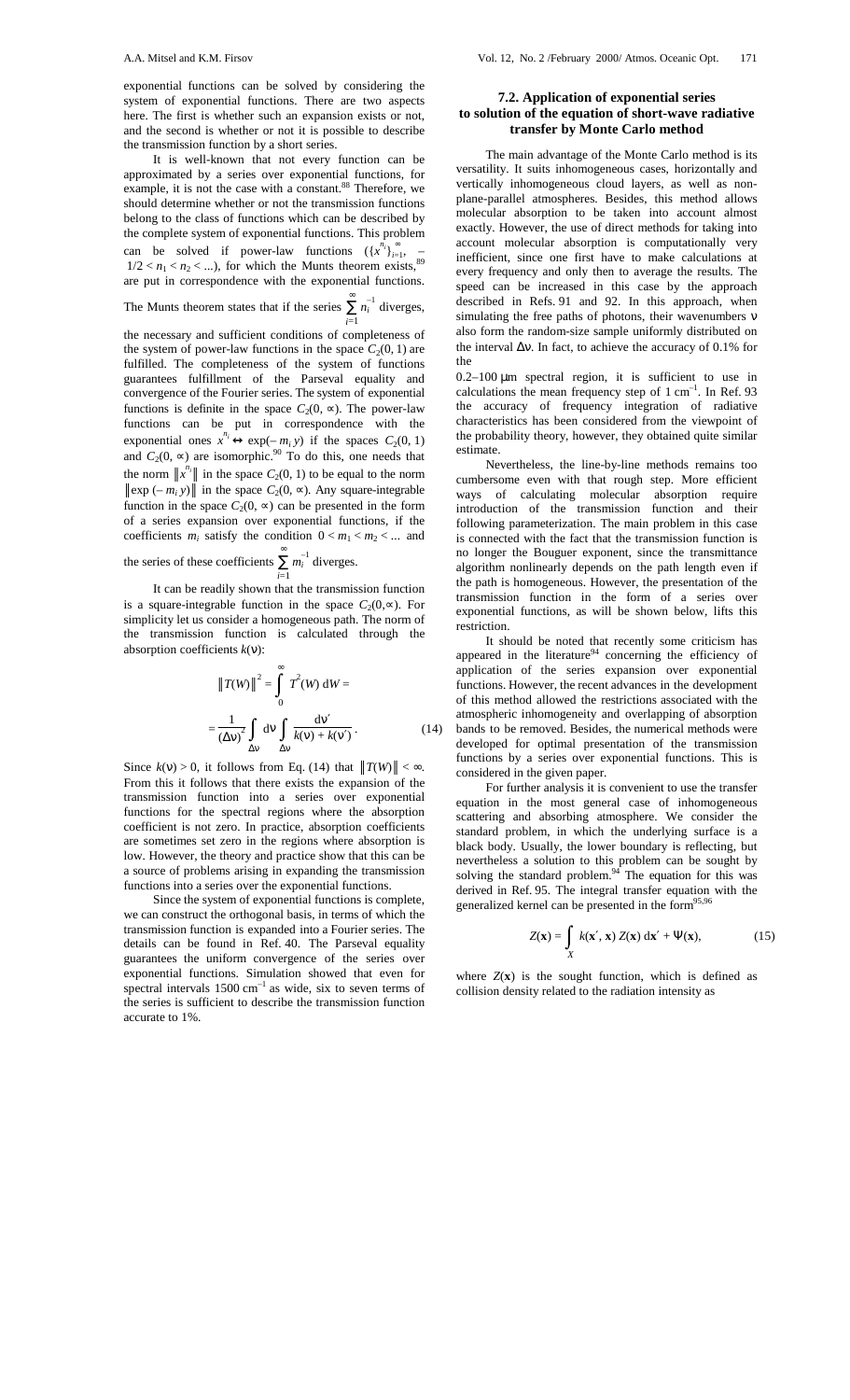172 Atmos. Oceanic Opt. /February 1999/ Vol. 12, No. 2 A.A. Mitsel and K.M. Firsov

## $I(\mathbf{r}, \mathbf{\Omega}) = |\mu_{\mathbf{U}}| S_{\mathbf{U}} Z(\mathbf{r}, \mathbf{\Omega})/[\alpha(\mathbf{r})],$

where  $X$  is the phase space of coordinates and directions,  $X = (\mathbf{r}, \mathbf{\Omega})$ ;  $\mu_0$  is the secant of the solar zenith angle;  $S_{1}$  is the solar constant;  $\alpha$  is the extinction coefficient. The generalized kernel is described by the equation<sup>95</sup>

$$
k(\mathbf{x}', \mathbf{x}) = \alpha(\mathbf{r}) \frac{\omega(\mathbf{r}') f(\mathbf{r}, \mathbf{\Omega}, \mathbf{\Omega}') \exp\{-\tau(\mathbf{r}, \mathbf{r}')\}}{|\mathbf{r} - \mathbf{r}'|^2} \times \times \delta\left(\Omega - \frac{\mathbf{r} - \mathbf{r}'}{|\mathbf{r} - \mathbf{r}'|}\right),
$$
(16)

where  $\overline{\omega}(\mathbf{r}')$  is the single scattering albedo;  $f(\mathbf{r}, \mathbf{\Omega}, \mathbf{\Omega}')$  is the scattering phase function. The distribution density of sources  $\Psi(\mathbf{x})$  for the standard problem is

$$
\Psi(\mathbf{x}) = \alpha(\mathbf{r}) \exp \{-\tau(\mathbf{r}, \mathbf{r}_{\infty})\} \delta(\mathbf{\Omega} - \mathbf{\Omega}_{0}). \tag{17}
$$

The solution of the integral equation (15) can be presented by Neumann series

$$
z = \sum_{i=1}^{\infty} K^i \Psi.
$$
 (18)

Some aspects concerning the existence of the solution are considered in Refs. 95 and 96. For a convenience let us present Eqs. (16) and (17) in the form

$$
k(\mathbf{x}', \mathbf{x}) = \alpha(\mathbf{r}) \frac{\alpha_a(\mathbf{r}')}{\alpha(\mathbf{r}')} \exp \{-\tau_m(\mathbf{r}, \mathbf{r}')\} k_0(\mathbf{x}', \mathbf{x});
$$
  

$$
\Psi(\mathbf{x}) = \alpha(\mathbf{r}) \exp \{-\tau_m(\mathbf{r}, \mathbf{r}_\infty)\} \Psi_0(x),
$$

where

$$
k_0(\mathbf{x}', \mathbf{x}) = \frac{f(\mathbf{r}, \mathbf{\Omega}, \mathbf{\Omega}') \exp \{-\tau_a(\mathbf{r}, \mathbf{r}')\}}{|\mathbf{r} - \mathbf{r}'|^2} \times
$$

$$
\times \delta \left(\mathbf{\Omega} - \frac{\mathbf{r} - \mathbf{r}'}{|\mathbf{r} - \mathbf{r}'|}\right);
$$

$$
\Psi_0(\mathbf{x}) = \exp \{-\tau_a(\mathbf{r}, \mathbf{r}_\infty)\} \delta(\mathbf{\Omega} - \mathbf{\Omega}_0);
$$

 $\alpha_a$  is the aerosol scattering coefficient;  $\tau_m$  and  $\tau_a$  are the optical thickness due to molecular absorption and aerosol scattering, respectively. It is noteworthy that  $\Psi_0(\mathbf{x})$  and  $k_0(\mathbf{x}', \mathbf{x})$  do not include the molecular absorption characteristics.

Let us consider the first two terms of the series (18):

$$
K\Psi = \int\limits_X k(\mathbf{x}_1, \mathbf{x}) \Psi(\mathbf{x}_1) \, \mathrm{d}\mathbf{x}_1 = \alpha(\mathbf{x}) \int\limits_X k_0(\mathbf{x}_1, \mathbf{x}) \times
$$

$$
\times \Psi_0(\mathbf{x}_1) \alpha_a(\mathbf{r}_1) \exp \{-\tau_m(\mathbf{r}_1, \mathbf{r}_\infty) - \tau_m(\mathbf{r}_1, \mathbf{r})\} d\mathbf{x}_1, \tag{19}
$$

$$
K^{2}\Psi = \int_{X} \int_{X} k(\mathbf{x}_{1}, \mathbf{x}) k(\mathbf{x}_{2}, \mathbf{x}_{1}) \Psi(\mathbf{x}_{2}) d\mathbf{x}_{1} d\mathbf{x}_{2} =
$$
  
\n
$$
= \alpha(\mathbf{x}) \int_{X} k_{0}(\mathbf{x}_{1}, \mathbf{x}) k_{0}(\mathbf{x}_{2}, \mathbf{x}_{1}) \Psi_{0}(\mathbf{x}_{2}) \alpha_{a}(\mathbf{r}_{1}) \alpha_{a}(\mathbf{r}_{2}) \times
$$
  
\n
$$
\times \exp \{-(\tau_{m}(\mathbf{r}_{2}, \mathbf{r}_{\infty}) - \tau_{m}(\mathbf{r}_{1}, \mathbf{r}) - \tau_{m}(\mathbf{r}_{2}, \mathbf{r}_{1}))\} d\mathbf{x}_{1} d\mathbf{x}_{2}. \tag{20}
$$

When integrating Eq. (16) over frequency, we can isolate the transmission function due to molecular absorption. To do this, we have to select such spectral interval 
$$
\Delta v
$$
, within which the solar constant and the scattering coefficients can

be considered constant. In this case all factors not included into the optical thickness  $\tau_m$  can be removed from the integrand function. With the allowance made for Eqs. (16), (19), and (20), we have the transmission function in the form

$$
T = \frac{1}{\Delta v} \int_{\Delta v} \exp \{-\tau_m\} dv.
$$

It is easy to make sure that the presentation of the transmission function as a series over the exponential functions

$$
T = \sum_{i=1}^{n} C_i \exp \{-\tau_{m,i}\}
$$
 (21)

does not change the functional form of the solution.

It should be noted that the condition that the solar constant does not change within ∆ν is not obligatory. To overcome this restriction, the transmission function can be re-defined:

$$
T = \int_{\Delta v} S_{\mathcal{V}}(v) \exp \{-\tau_{\mathbf{m}}(v)\} \, \mathrm{d}v / \int_{\Delta v} S_{\mathcal{V}}(v) \, \mathrm{d}v.
$$

In this case the transmission function also can be presented in the form (21) (Refs. 34 and 76). Thus, for quite wide spectral intervals  $\Delta v$ , which can achieve 100 cm<sup>–</sup> 1 and more, the transmission function can be described correctly using five to six terms of the series. The result obtained can be interpreted in the following way: the optical thickness in Eq. (21) is considered as a thickness at some specially selected frequency ν*i*. In this case, to take into account molecular absorption in the spectral region  $\Delta v$ , one has to solve the transfer equation for these given frequencies and then to sum the solutions with the weights *Ci*. It should be emphasized that no assumptions on atmospheric homogeneity were used here.

## **8. Models of continuum absorption**

Numerous experimental facts indicate that the line shape at large detuning from the resonance frequency has some features which manifest themselves in atmospheric transmission windows. Most important in calculation of the energy balance is the  $8-12 \mu m$  atmospheric transmission window. The water vapor continuum absorption having its origin in wings of far lines contributes markedly to radiative processes.

To illustrate the role of continuum, Fig. 6 shows the difference between the upwelling flux at the upper atmospheric boundary and the downwelling flux at the ground level with and without the account of water vapor continuum.

One can see from Fig. 6 that the water vapor continuum absorption contributes significantly to the radiative balance of the atmosphere. The principal difference between the continuum absorption and selective one is that the sensitivity of radiative fluxes to small errors in the coefficients of continuum absorption is very high as compared to those in the coefficients of selective absorption. This is caused by the fact that saturation is observed in absorption bands, whereas the continuum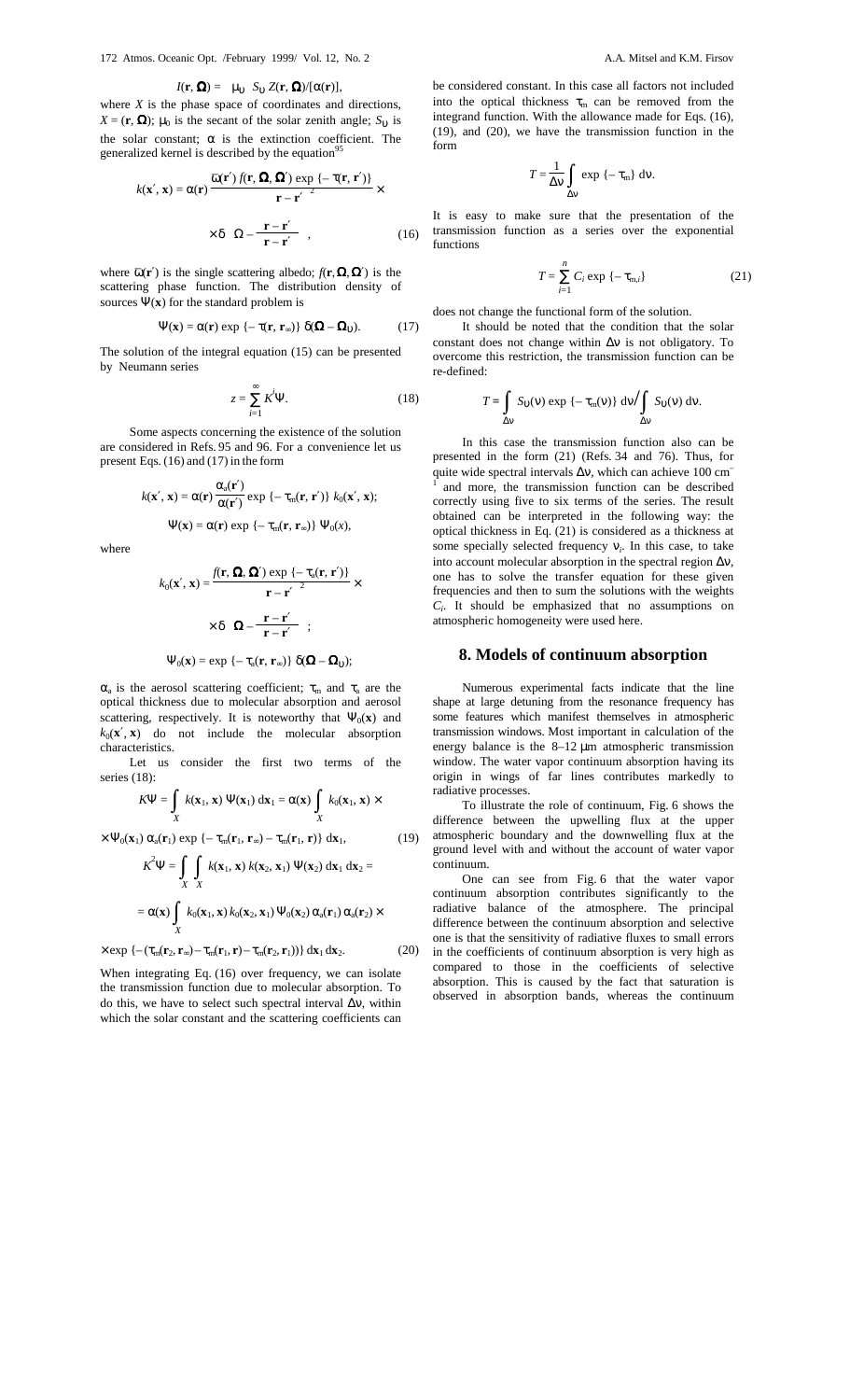absorption, although being relatively low, contributes to a wide spectral window of 8–12  $\mu$ m.



**Fig. 6.** Spectral contribution of water vapor continuum absorption to radiative fluxes. In calculations the absorption by  $H_2O$ ,  $CO_2$ ,  $O_3$ , CH4, and N2O was taken into account.

For these reasons the problem of taking into account the continuum absorption has long been discussed and is of interest until now. A number of papers have been devoted to theoretical and experimental aspects of this problem. The detailed description of the problem of continuum absorption can be found in Refs. 97 and 98. Here we only briefly present the most known approximations of continuum absorption, which are now in use in numerical simulation of the radiative transfer in the Earth's atmosphere.



Fig. 7. H<sub>2</sub>O line shape in the case of broadening by nitrogen molecules: Lorentz profile (*1*); profile according to the CKD2–2 model<sup>37</sup> (2).

According to current ideas, the  $H_2O$  absorption line profile near the center is well described by the Lorentz function. Then we observe an excess over the Lorentz profile and a fast exponential decay in the far periphery.  $97,98$ The typical absorption line profile is shown in Fig. 7.

It should be emphasized that the line shape used in Ref. 99 is based on empirical formulas, therefore it ignores some fine effects noticed in Refs. 97 and 98. In particular, from the theory of the line profile it follows that the line shape must be asymmetric. Another important fact established in Refs. 97 and 98 is that the temperature dependence of the absorption coefficients depends on detuning from the resonance frequency.

The continuum absorption coefficient is usually written

$$
k_{\text{cont}}(\mathsf{v}) = k_{\text{exp}}(\mathsf{v}) - k_{\text{L}}(\mathsf{v}),
$$

where  $k_{\text{cont}}(v)$ ,  $k_{\text{exp}}(v)$ , and  $k_{\text{L}}(v)$  are, respectively, the coefficient of continuum absorption, the experimentally measured coefficient, and that calculated using Lorentz profile. When calculating  $k_L(v)$ , the procedure of profile cutting at some detuning from the resonance frequencies (as a rule, it is equal to  $10-25$  cm<sup>-1</sup>) is usually applied. This allows pre-calculation of  $k_{\text{cont}}(v)$ , which is a slowly varying function as compared with  $k_L(v)$ , to be made for the desired temperature and pressure ranges. This information on  $k_{\text{cont}}(v)$  allows a significant economy of computation time in line-by-line calculations. As a result of such a procedure of determination of the continuum absorption coefficient, the fine structure of  $k_{\text{cont}}(v)$  manifests itself in the absorption bands. This fact was first noticed in 1989 in Ref.  $100$ , and in 1998 other investigators $101$  also faced this problem in processing of high-resolution spectra. In the atmospheric transmission window, the relation between the selective and continuum absorption caused by the wings of strong  $H<sub>2</sub>O$  rotational and 6.3- $\mu$ m bands is significantly different, and the continuum absorption has a smooth spectrum.

Because of the complexity of the problem of describing the intermolecular interactions, all the current models of the line profile which describe the intensity distribution at far periphery are parametric, and their parameters are determined by fitting theoretical models to experimentally measured absorption coefficients. As a result, the quality of calculations depends on the quality of experimental information.

We have intercompared five models of continuum, three of which are generalizations of laboratory experiments<sup>102–104</sup> and others use the data of field measurements.<sup>105,106</sup> The models from Refs. 102-104 are defined only for the  $8-12 \mu m$ , therefore the data were compared just in this interval (Fig. 8).

Figure 9 shows the radiative cooling rate for the same models as in Fig. 8.

It is seen from Fig. 9 that the radiative cooling rate calculated by the models from Refs. 102 and 105 is lower than that calculated by the other models.

Simulation was also conducted for the downwelling fluxes since they are most sensitive to continuum absorption. Comparison of the models from Refs. 102 and 105 assuming the conditions of midlatitudinal summer showed close results, whereas calculations by the models from Refs. 103 and 104 were close to each other but differed by roughly  $4-5$  W/m<sup>2</sup> from those by the models from Refs. 105 and 107 for summer.

The correction of the temperature dependence of the H2O continuum proposed in Ref. 106 did not clarify the situation, because the differences even increased. The main difference of the model proposed in Ref. 106 from the others is caused by the stronger temperature dependence of the coefficients of continuum absorption.

It should be noted that correct measurement of the coefficients of continuum absorption at low temperature is now rather problematic, because of their low values. That is why the comparison of the calculated data with the field measurements is very important.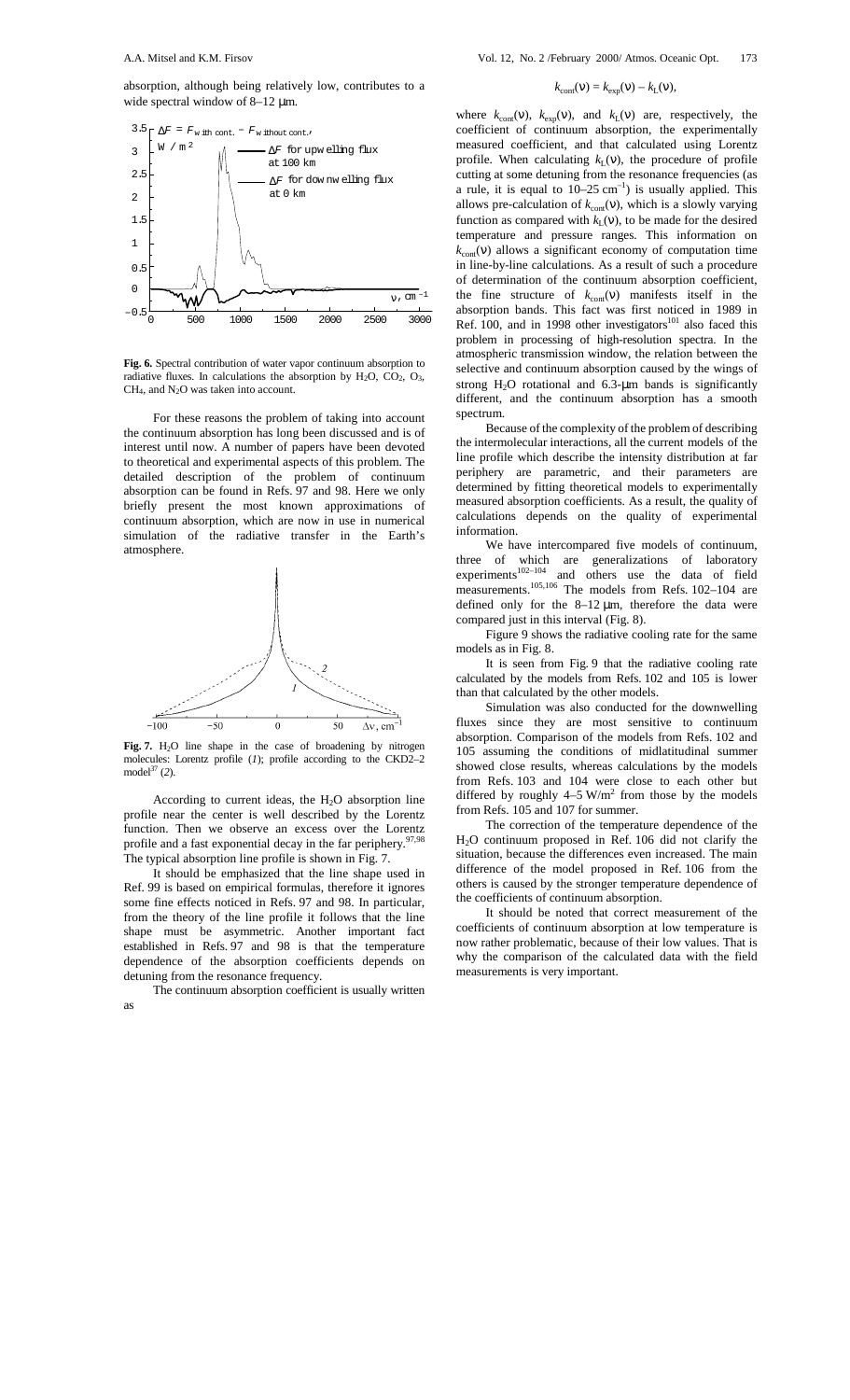

**Fig. 8.** Optical thickness of the ground layer as a function of wavenumber. Path of 1 km length, midlatitudinal summer meteorological model. Models of continuum: Ref. 102 (*1*), Ref. 103 (*2*), Ref. 104 (*3*), Ref. 105 (*4*), and Ref. 106 (*5*).



**Fig. 9.** Spectral component of radiative cooling rate of the atmosphere under conditions of midlatitudinal summer (with only the 8–12 µm spectral interval taken into account). Calculations were made for the same models as in Fig. 8.

Such a comparison was made in Ref. 107, where the calculated and experimentally measured downwelling longwave radiative fluxes were compared. This allowed Ellington<sup>107</sup> to conclude that the CKD2-2 model<sup>99,101</sup> ensures the rms deviation of the calculated data from the experimental ones to be at the level of  $2 \text{ W/m}^2$ . If this error is related to the uncertainty in the continuum absorption, then numerical estimates give the value of this uncertainty about 4–5% at positive air temperatures. Now this estimate is most realistic. A similar estimate has been obtained in Ref. 103. It should be noted that the error of  $2 \text{ W/m}^2$ , mentioned above, characterizes the rms deviation. At the same time, some errors were  $\pm 5$  W/m<sup>2</sup> as high (Ref. 107), what is not that optimistic. Besides, from the histogram presented in Ref. 107 it is seen that errors do not obey normal distribution. This is indicative of the presence of unidentified factors, which, in our opinion, are mostly related to the continuum absorption.

The results described above indicate that the errors in spectral line parameters give a significantly smaller contribution to the uncertainty of calculation of downwelling fluxes as compared to the continuum absorption. Therefore, the error in calculation of fluxes is mostly caused by the uncertainty in the continuum absorption coefficients and their temperature dependence.

#### **9. Intercomparison of radiative models**

Models of the longwave radiation of the atmosphere were compared within the framework of the international work group.<sup>6</sup> Thirty eight research groups were involved in this project. Calculations were performed by the line-byline method and with the use of various approximate models. The results of line-by-line calculations and experimental finding were compared as well.

To check the efficiency of radiative models, all the participants of the international work group were proposed to simulate the radiative characteristics for 55 different scenarios of the state in a clear sky atmosphere and six scenarios in the cloudy atmosphere. The LBL calculations made in the Geophysical Fluid Dynamics Laboratory were used as a benchmark.<sup>6</sup>

Some results of intercomparison of the radiative models borrowed from Ref. 47 are shown in Figs. 10 and 11. Figure 10*a* shows the distribution histogram of deviations from the LBL data for the downwelling longwave flux  $F^{\downarrow}$  at the ground level. In calculations  $H_2O$ ,  $O_3$ , and  $CO_2$  were taken into account. The  $CO<sub>2</sub>$  content was taken equal to 300 ppmV. From Fig. 10 it is seen that 27 of 39 models (69%) for this scenario deviate from the benchmark calculations by  $\pm 2\%$ ; the rest models, except for one, fall within ±6%. The same results were obtained for ∆*F* at the level of tropopause and for  $F^{\dagger}$  at the top of the atmosphere.



**Fig. 10.** Results of intercomparison. Atmospheric model of the midlatitude summer  $(H_2O, O_3)$  was used. The  $CO_2$  concentration is equal to 300 ppmV,  $F^{\downarrow}(\text{LBL}) = 342 \text{ W/m}^2$ :  $F^{\downarrow}$  at the ground level (*a*); divergence of the flux  $\Delta F_{\text{net}}$  in the troposphere (0–13 km),  $\Delta F_{\text{net}}(\text{LBL}) = 193.7 \text{ W/m}^2$  (*b*).

Comparison of the calculated results for ∆*F*<sub>net</sub> given in Fig. 10*b* shows that 16 of 36 models give the error as compared with the LBL data within  $\pm 2\%$ , 27 models give the deviation within  $\pm 6\%$ , 31 models fall within the  $\pm 10\%$ error. Five models give the discrepancy more than 10%.

In Ref. 6 different methods were used to test the models. In particular, the models were compared with excluded absorption by  $CO<sub>2</sub>$  and  $H<sub>2</sub>O$  continuum. In this case, even larger deviations between models were observed. On the whole, continuum and interfering gases hide wide differences between the models of gas absorption.

Figure 11 compares the accuracy characteristics of different algorithms for calculating thermal radiative fluxes at the level of tropopause with the effect from  $CO<sub>2</sub>$  doubled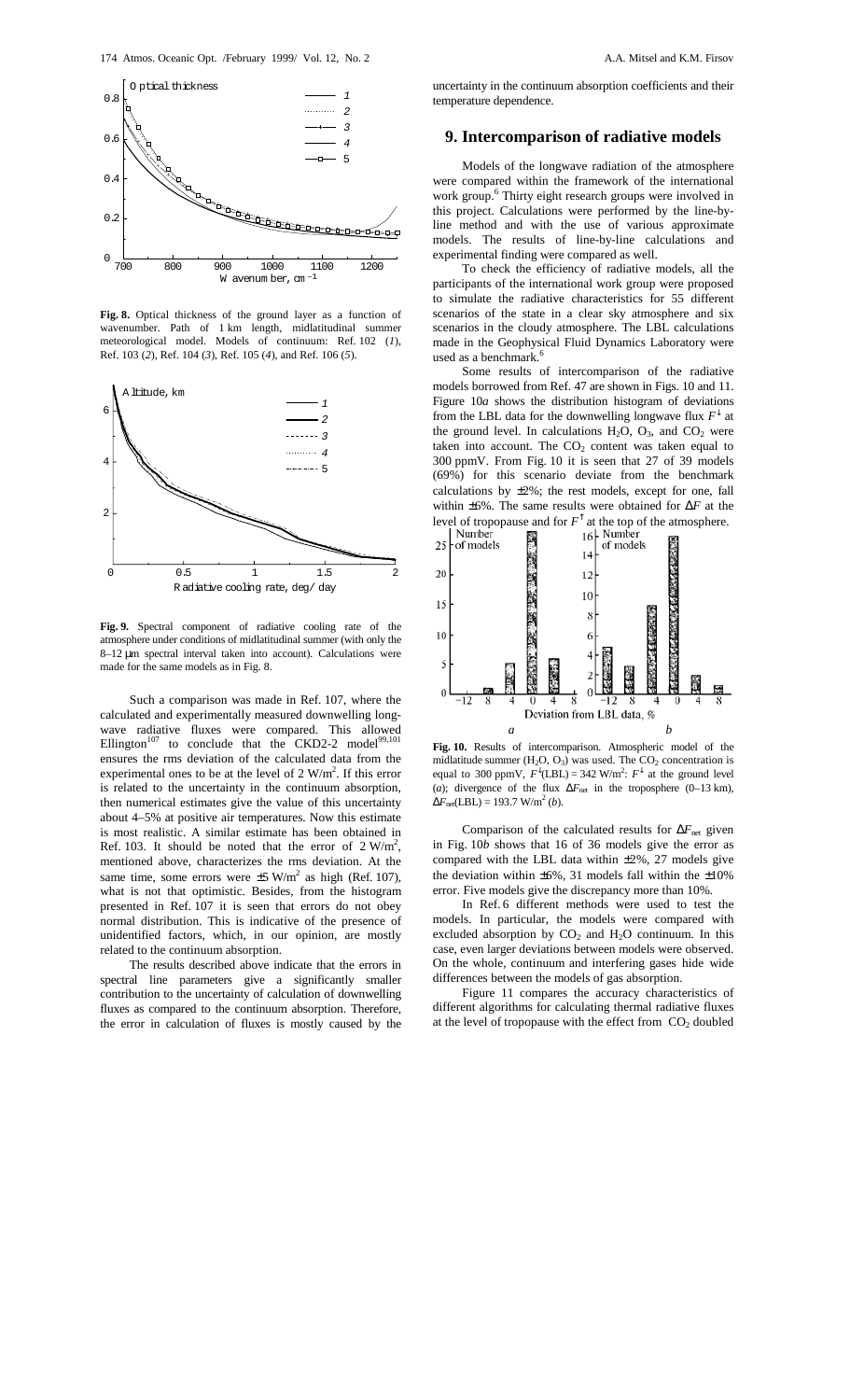content by the data of Ref. 6. From Fig. 11 it is seen that the rms deviation between fluxes calculated by the models significantly exceeds the effect of  $CO<sub>2</sub>$  doubling.



**Fig. 11.** Intercomparison of calculated deviations of the outgoing longwave radiative flux at the level of tropopause at doubled  $CO<sub>2</sub>$ concentration with the accuracy characteristics of the LBL codes and used models: tropics (*1*), midlatitude summer (*2*), midlatitude winter (*3*), polar summer (*4*), and polar winter (*5*).

To sum up the results of intercomparison of the radiative models, in Ref. 6 it was noted that once the procedure of altitude integration was improved, the difference between the narrow-band models and the LBL data was about  $\pm 2\%$  for the fluxes at the atmospheric boundaries, ±5% for the flux divergence in the troposphere, and about 5% for the change ∆*F* at the tropopause level at doubling the  $CO<sub>2</sub>$  content.

The results of intercomparison among different models showed that high-resolution atmospheric measurements of the downwelling fluxes are needed. The results of comparison between the experimental and calculated data are given in Ref. 107, in which it was noted that improvement of the model of continuum absorption resulted in the close agreement between the line-by-line calculations and experimental data for the longwave downwelling fluxes (the rms deviation of  $2 \text{ W/m}^2$  and maximum deviations of  $5 \text{ W/m}^2$ ). This accuracy is acceptable for calculation of fluxes in climate problems. Comparison of the experimentally measured spectra of the solar radiation having passed through the atmosphere with the calculated data is given in Ref. 108. The measurements were conducted in the  $2000-10000$  cm<sup>-1</sup> spectral region with the spectral resolution of  $0.6 \text{ cm}^{-1}$ . The deviation of the calculated data from the experimental ones did not exceed 1 W/m<sup>2</sup>. For the solar zenith angles ~30° this value was about 0.3% of the net flux and increased roughly up to 1% for the large angles ∼70°. This experiment showed that there is no excess absorption in the short-wave part of the spectrum for the direct solar radiation. It should be noted that tentative estimates $109$  of the contribution of weak absorption lines to extinction of the short-wave radiation do not contradict these data. As the solar zenith angle increases (i.e., at the increase of the absorbing mass), the relative

deviation of the calculated results from the experimental  $data^{108}$  increases too.

The short-wave continuum is determined by fitting the calculated data to the experimental ones. That is why the absorption by weak lines which are absent in the current databases is considered as continuum absorption. The further development of the work started in Ref. 109 will probably refine the model of selective absorption and revise the model of continuumabsorption.

In conclusion, it should be noted that development of the method of *k*-distribution allowed the problem of parameterization of the equation of radiative transfer in absorbing media to be solved. Thus, for example, the models described in Refs. 110 and 111 ensure very close agreement with the line-by-line calculations (the discrepancy in the net radiative fluxes not exceeding 0.3%).

#### **Acknowledgments**

The authors are thankful to Academician V.E. Zuev and Professor Yu.S. Makushkin, who were their first scientific supervisors, for the many-year support of research in the field of atmospheric spectroscopy.

The work was partial supported by the Russian Foundation for Basic Research (Grant No. 98–05–03158).

#### **References**

1. K.Ya. Kondrat'ev, *Radiative Factors of Global Climate Changes* (Gidrometeoizdat, Leningrad, 1986), p. 2.

2. Y. Fourquart and B. Bonnel, J. Geophys. Res. **96**, No. D5, 8955–8968 (1991).

3. H. Neckel and D. Labs, Solar Physics **26**, 205–258 (1984).

4. V.E. Zuev and G.M. Krekov, *Optical Models of the Atmosphere* (Gidrometeoizdat, Leningrad, 1986), 256 pp.

5. K.N. Liou, *Radiation and Cloud Processes in the Atmosphere: Theory, Observation, and Modelling* (Oxford University Press, New York–Oxford, 1992), 486 pp.

6. R.G. Ellingson, J. Ellis, and S. Feis, J. Geophys. Res. **96**, No. D5, 8929-8953 (1991).

7. K.N. Liou, *Principles of Radiative Processes in the Atmosphere* (Gidrometeoizdat, Leningrad, 1984), 376 pp.

8. L.S. Rothman, C.P. Rinsland, A. Goldman, S.T. Massie, D.P. Edwards, J.-M. Flaud, A. Perrin, C. Camy-Peyret, V. Dana, J.- Y. Mandin, J. Schroeder, A. Mccann, R.R. Gamache, R.B. Wattson, K. Yoshino, K.V. Chance, K.W. Jucks, L.R. Brown, V. Nemtchinov, and P. Varanasi, J. Quant. Spectrosc. Radiat. Transfer **60**, No. 6, 665–710 (1998).

9. N. Jacquinet-Husson, E. Arie, J. Ballard, A. Barbe, G. Bjoraker, B. Bonnet, L.R. Brown, C. Camy-Peyret, J.P. Champion, A. Chedin, A. Chursin, C. Clerbaux, G. Duxbury, J.-M. Flaud, N. Fourrie, A. Fayt, G. Graner, R. Gamache, A. Goldman, V. Golovko, G. Guelachvili, J.M. Hartmann, J.C. Hilico, J. Hillman, G. Lefevre, E. Lellouch, S.N. Mikhalenko, O.V. Naumenko, V. Nemtchinov, D.A. Newnham, A. Nikitin, J. Orphal, A. Perrin, D.C. Reuter, C.P. Rinsland, L. Rosenmann, L.S. Rothman, N.A. Scott, J. Selby, L.N. Sinitsa, J.M. Sirota, A.M. Smith, K.M. Smith, V.G. Tyuterev, R.H. Tipping, S. Urban, P. Varanasi, and M. Weber, J. Quant. Spectrosc. Radiat. Transfer **62**, No. 2, 205–254 (1999).

10. E.V. Rozanov, Yu.M. Timofeev, and A.N. Trotsenko, Izv. Akad. Nauk SSSR, Fiz. Atmos. Okeana **26**, No. 6, 602–606 (1990).

11. G.L. Stephens, Monthly Weather Review **112**, 826–867 (1984).

12. M.S. Kiseleva, V.S. Neporent, and E.O. Fedorova, Izv. Akad. Nauk SSSR, Fiz. Atmos. Okeana **3**, No. 5, 640–649 (1967).

13. M.S. Kiseleva, Opt. Spektrosk. **24**, No. 3, 401–407 (1968).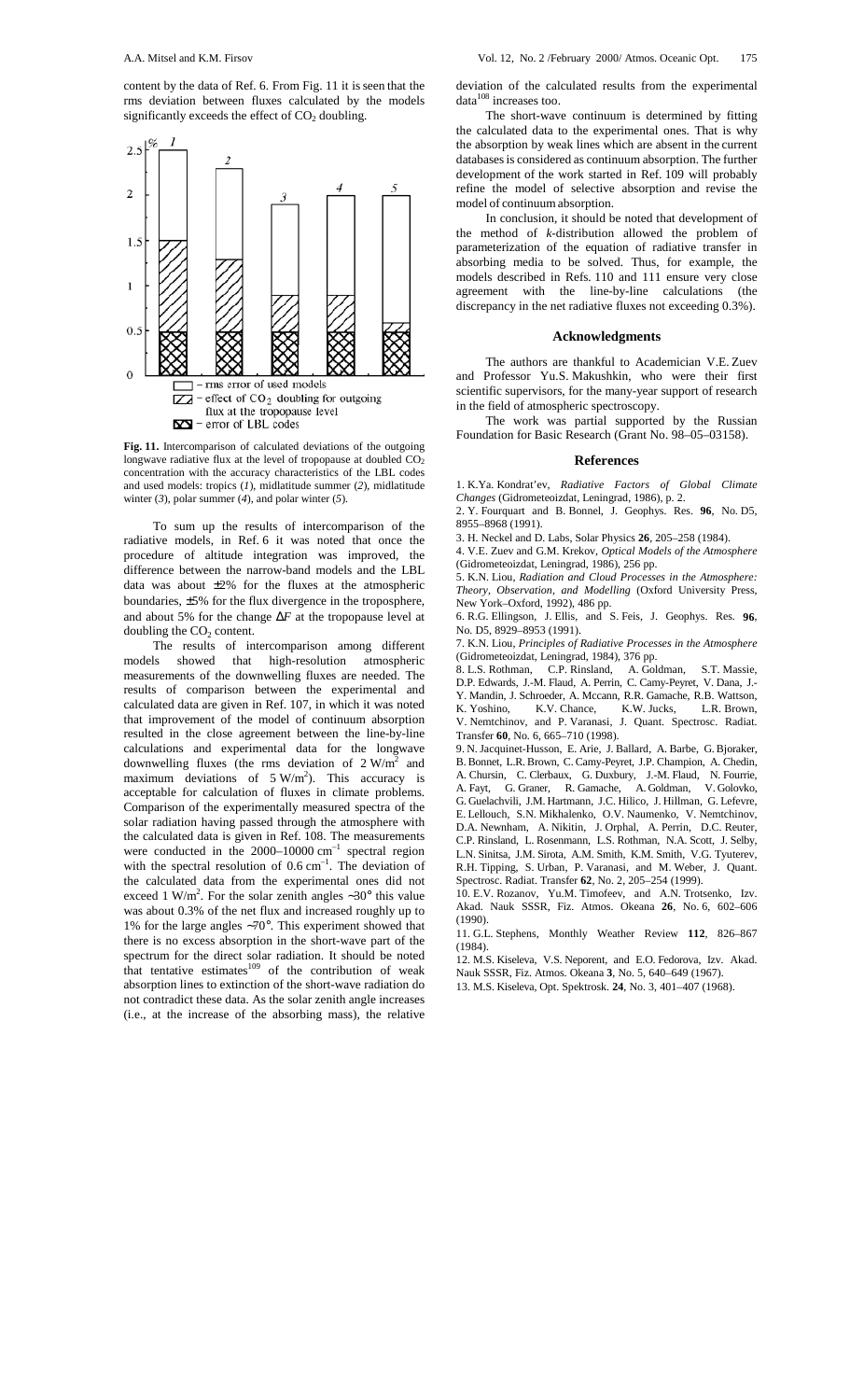14. E.S. Gasilevich, E.O. Fedorova, M.S. Kiseleva, A.P. Gal'tsev, and V.M. Osipov, Izv. Akad. Nauk SSSR, Fiz. Atmos. Okeana **14**, 222–225 (1978).

15. V.M. Golubitskii and N.I. Moskalenko, Izv. Akad. Nauk SSSR, Fiz. Atmos. Okeana **4**, No. 3, 346–359 (1968).

16. V.M. Golubitskii and N.I. Moskalenko, Izv. Akad. Nauk SSSR, Fiz. Atmos. Okeana **4**, No. 1, 85–89 (1968).

17. V.L. Fillipov, S.L. Kozlov, N.A. Rumyantseva, N.M. Ziatdinova, and A.S. Makarov, Izv. Vyssh. Uchebn. Zaved., Ser. Fizika, dep. VINITI, No. 2483–84 (1984), 52 pp.

18. R.A. McClatchey, R.W. Fenn, J.E.A. Selby, F.E. Volz, and J.S. Garing, "*Optical Properties of the Atmosphere*," AFCRL–71–

0279. ERP No. 354 (Bedford, Mass., 1971), 88 pp. 19. F.X. Kneizys, E.P. Shettle, W.O. Gallery, J.H. Chetwynd,

L.W. Abreu, J.E.A. Selby, R.W. Fenn, and R.A. McClatchey, "*Atmospheric Transmittance. Radiance. Computer Code LOWTRAN 5*," AFGL–TR–80–0067 (Hanscom, AFB, Mass., 1980), 233 pp.

20. F.X. Kneizys, D.S. Robertson, L.W. Abreu, P. Acharya, G.P. Anderson, L.S. Rothman, J.H. Chetwynd, J.E.A. Selby, E.P. Shetle, W.O. Gallery, A. Berk, S.A. Clough, and L.S. Bernstein, "*The MODTRAN 2/3 report and LOWTRAN 7 model*," (Phillips Laboratory, Geophysics Directorate, Hanscom AFB, MA 01731–3010, 1996), 260 pp.

21. A.M. Brounshtein and A.D. Frolov, Trudy Gl. Geofiz. Obs., Issue 496, 70–79 (1985).

22. W.L. Wolf, G.J. Zissis, S. Chapter, A.J. La Rocca, eds., *The Infrared Handbook. Atmospheric Absorption* (Washington, 1987), pp. 5–1–5–132.

23. D.P. Edwards, "*GENLN2. A general line-by-line atmospheric transmittance and radiance model. Version 3.0. Description and user's guide*," NCAR Technical Note 1992, NCAR/TN-367+STR (Boulder, Colorado, 1992).

24. E.M. Feigelson, B.A. Fomin, I.A. Gorchakova, E.V. Rozanov, Yu.M. Timofeev, A.N. Trotsenko, and M.D. Schwarzkopf, J. Geophys. Res. **96**, 8985–9001 (1991).

25. S.A. Clough, F.X Kneizys, L.S. Rothman, and W.O. Gallery, Proc. SPIE **227** (1981).

26. A.A. Mitsel' and V.P. Rudenko, "*LARA-1 software for calculating energy losses of optical radiation in the atmosphere*," Preprint No. 57 (TA SB AS USSR, Tomsk, 1988), 55 pp.

27. A.A. Mitsel and K.M. Firsov, J. Quant. Spectrosc. Radiat. Transfer **54**, No. 3, 549–557 (1995).

28. A.A. Mitsel', I.V. Ptashnik, K.M. Firsov, and B.A. Fomin, Atmos. Oceanic Opt. **8**, No. 10, 847–850 (1995).

29. B.A. Fomin, "*Effective line-by-line technique to compute radiation absorption in gases*," Preprint IAE–5658/1 (Russian Research Center "Kurchatov Institute," Moscow, 1993), 13 pp.

30. G.A. Domoto, J. Quant. Spectrosc. Radiat. Transfer **14**, 935– 942 (1974).

31. W.S. Wang and G.Yu. Shi, J. Quant. Spectrosc. Radiat. Transfer **39**, No. 5, 387–397 (1988).

32. A.A. Lacis and V. Oinas, J. Geophys. Res. **96**, No. D5, 9027– 9063 (1991).

33. S.D. Tvorogov, Atmos. Oceanic Opt. **7**, No. 3, 165–171 (1994).

34. K.M. Firsov, A.A. Mitsel , Yu.N. Ponomarev, and I.V. Ptashnik, J. Quant. Spectrosc. Radiat. Transfer **59**, Nos. 3–5, 203–213 (1988).

35. W.S. Wang and G.Yu. Shi, J. Quant. Spectrosc. Radiat. Transfer **39**, No. 5, 387–397 (1988).

36. R. Goody, R. West, L. Chen, and D. Crisp, J. Quant. Spectrosc. Radiat. Transfer **42**, No. 6, 539–550 (1989).

37. L.D. Krasnokutskaya and T.A. Sushkevich, Izv. Akad. Nauk SSSR, Fiz. Atmos. Okeana **13**, No. 5, 505–515 (1977).

38. A.A. Dmitriev and T.M. Abakumova, Izv. Akad. Nauk SSSR, Fiz. Atmos. Okeana **4**, No. 1, 102–103 (1970).

39. A.A. Dmitriev, *Orthogonal Exponential Functions in Hydrometeorology* (Gidrometeoizdat, Leningrad, 1973), 120 pp.

40. A.B. Smirnov and K.M. Firsov, Atmos. Oceanic Opt. **8**, No. 8, 659–662 (1995).

41. S.D. Tvorogov, Atmos. Oceanic Opt. **10**, No. 4–5, 249–254 (1997).

42. S.D. Tvorogov, Atmos. Oceanic Opt. **12**, No. 9, 730–734 (1999).

43. A.A. Mitsel' and K.M. Firsov, Izv. Akad. Nauk SSSR, Fiz. Atmos. Okeana **23**, No. 11, 1221–1227 (1987).

44. A.A. Mitsel', V.P. Rudenko, and K.M. Firsov, Opt. Atm. **1**, No. 2, 45–50 (1988).

45. S.N. Tiwari, Adv. Geophys **20** (1978).

46. D.S. Robertson, L.S. Bernstein, R. Haimes, et al., Appl. Opt. **20**, No. 18, 3218–3226 (1981).

47. A. Godman, Appl. Opt. **9**, No. 11, 2600–2604 (1970).

48. A Godman., T.G. Kyle, and F.S. Bonomo, Appl. Opt. **10**, No. 1, 65–73 (1971).

49. Yu.M. Timofeev, Hoiningen-Hune, and D. Shtenkukh, in: *Problems of Atmospheric Physics* (Leningrad State University Publishing House, Leningrad, 1982), pp. 69–73.

50. V.M. Osipov, Izv. Akad. Nauk SSSR, Fiz. Atmos. Okeana **23**, No. 2, 140–147 (1987).

51. V.E. Zuev and S.D. Tvorogov, Izv. Vyssh. Uchebn. Zaved., Ser. Fizika, No. 4, 25–30 (1966).

52. B.T. Marshal, L.L. Gordley, and D.A. Chu, J. Quant. Spectrosc. Radiat. Transfer, No. 5, 581–599 (1994).

53. R.M. Goody, *Atmospheric Radiation* (Claredon Press, Oxford, 1964).

54. V.E. Zuev, *Propagation of Visible and Infrared Waves through the Atmosphere* (Sov. Radio, Moscow, 1970), 496 pp.

55. W.M. Elsasser, Phys. Rev. **54**, 126 (1938).

56. R.M. Goody, Quart. J. Roy. Meteorol. Soc. **78**, 165–169 (1952).

57. H. Mayer, "*Methods of Opacity Calculations. Effect of Lines on Opacity, Methods for Treating Line Contributions*," Rep. No. AECD–1870 (Los Alamos Scientific Laboratory, Los Alamos, CA, 1947).

58. G.N. Plass, J. Opt. Soc. Am. **48**, 690–703 (1958).

59. W. Malkmus, J. Opt. Soc. Am. **57**, No. 3, 323–329 (1967).

60. V.E. Zuev and S.D. Tvorogov, Izv. Vyssh. Uchebn. Zaved., Ser. Fizika, No. 4, 25–30 (1966).

61. D.E. Burch, J.N. Howard, and D. Williams, J. Opt. Soc. Am., No. 46, 452–455 (1956).

62. G.M. Hoover, C.E. Hathaway, and D. Williams, Appl. Opt., No. 6, 481–487 (1967).

63. L.D. Tubbs, C.E. Hathaway, and D. Williams, Appl. Opt., No. 6, 1422–1423 (1967).

64. A.R. Curtis, Quart. J. Roy. Meteorol. Soc. **78**, 638 (1952).

65. W.L. Godson, Quart. J. Roy. Meteorol. Soc. **79**, 367 (1953).

66. V.E. Zuev and S.D. Tvorogov, Izv. Vyssh. Uchebn. Zaved., Ser. Fizika, No. 6, 84–86 (1965).

67. K.Ya. Kondrat'ev and Yu.M. Timofeev, Izv. Akad. Nauk SSSR, Fiz. Atmos. Okeana **3**, No. 2, 198–206 (1967).

68. S.R. Drayson, Appl. Opt. **5**, 385–391 (1967).

69. A.G. Pokrovskii, Problemy Fiziki Atmosfery, No. 7, 85–110 (1967).

70. A. Chedin, H. Fisher, K. Kunzi, D. Spaukuch, and N.A. Scott, eds., *Report on the ITRA*, International Radiation Commission Working Group on Remote Sensing (University of Maryland, 1988).

71. S.V. Afonin and A.G. Gendrin, in: *Software for Problems of Atmospheric Optics*, ed. by G.M. Krekov (Nauka, Novosibirsk, 1988), pp. 38–65.

72. O. Valdar, J. Quant. Spectrosc. Radiat. Transfer **26**, No. 4, 381– 384 (1981).

73. O. Valdar, J. Quant. Spectrosc. Radiat. Transfer **29**, No. 5, 407– 411 (1983).

74. L.S. Rothman, R.R. Gamache, R.H. Tipping, C.P. Rinsland,

M.A. Smith, D.C. Benner, V.M. Devi, J.M. Flaud, C. Camy-Peyret, A. Perrin, A. Goldman, S.T. Massie, L.R. Brown, and R.A. Toth, J.

Quant. Spectrosc. Radiat. Transfer **48**, 469–507 (1992).